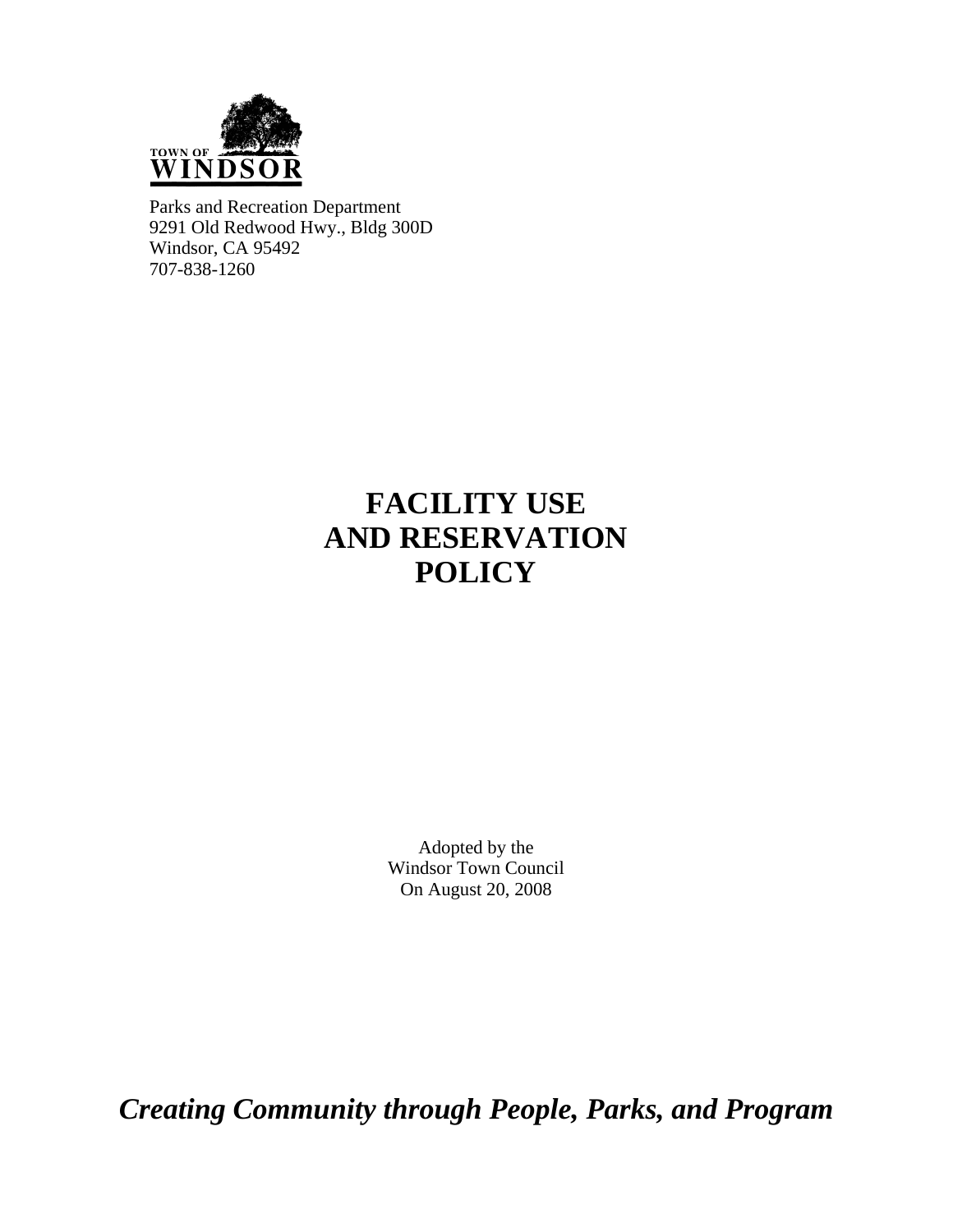## **TABLE OF CONTENTS**

#### **GENERAL TERMS AND CONDITION I.**

| A.        |  |
|-----------|--|
| <b>B.</b> |  |
| C.        |  |
| D.        |  |
| Е.        |  |
| F.        |  |
| G.        |  |
| Н.        |  |
| L.        |  |
| J.        |  |
| Κ.        |  |
| L.        |  |
| M.        |  |
| N.        |  |
| O.        |  |
| P.        |  |

## **II. FACILITIES**

### III. PARKS

### IV. TOWN GREEN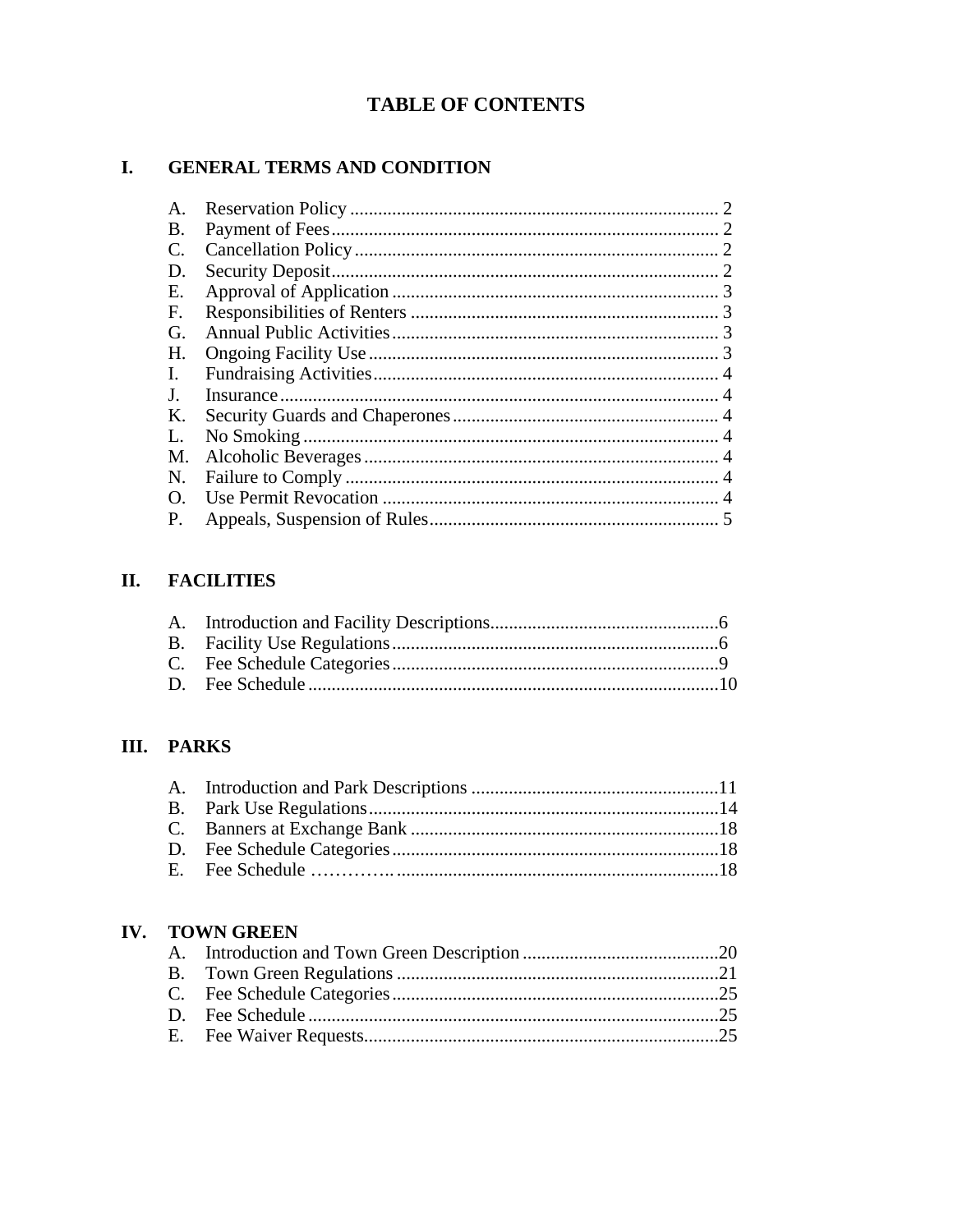The Community Services Department authorizes and administers the rental of Town public parks, facilities, and the Town Green on a first-come first-serve basis.

Applications may be obtained by calling the Community Service Department at 707-838-1260, or in person at the Community Services Office, 9291 Old Redwood Highway, Building 300D, Windsor from 8:30a.m.-5:30p.m., or on the Town's website: [www.townofwindsor.com.](http://www.townofwindsor.com/) Completed applications with a non-refundable application fee may be faxed to (707) 838-1264, or mailed to the following address: Town of Windsor, PO Box 100, Windsor, CA 95492.

### I. **GENERAL TERMS & CONDITIONS**

### A. **Reservation Policy – Reservations are accept and valid upon the following:**

- 1. Completion of Town application.
- 2. Deposit and the application fee submitted to the Community Services Department.
- 3. Reservations may be made up to one (1) year in advance.

### B. **Payment of Fees**

- 1. All rental fees are due at least forty-five (45) days prior to event.
- 2. If reservations are made less than forty-five (45) days, all fees will be due immediately.
- 3. Failure to meet this deadline may result in cancellation of reservation and forfeiture of deposit.
- 4. Fees may be paid by VISA, MasterCard, cash and checks made payable to the Town of Windsor.

### C. **Cancellation Policy**

- 1. If reservation is canceled sixty (60) or more days prior to event, 50% of the deposit will be returned
- 2. If reservation is canceled between thirty-one (31) and fifty-nine (59) days prior to event, no deposit will be returned.
- 3. If reservation is canceled thirty (30) or fewer days prior to event, the deposit and all fees paid will not be returned.
- 4. Refunded deposits (or a portion thereof) will be mailed within 6 weeks after cancellation.

### D. **Security Deposit**

- 1. A refundable security deposit is due upon submittal of the facility, park and Town Green Use application.
- 2. Security deposits are cashed and deposited into a Town of Windsor bank account.
- 3. Refunded deposits (or a portion thereof) will be mailed within 6 weeks after event.
- 4. Any damage or loss to facility or equipment is the responsibility of the renter. The renter will be liable for any and all costs associated with the restoration, replacement, damage or loss experienced.
- 5. Clean-up during and after the event shall be the responsibility of the renter. The Town reserves the right to deny the rental of a Town facility, or increase the cleaning deposit from a renter who previously failed to meet the minimum cleaning requirements.
- 6. The Security Deposit is fully refundable unless:
	- a. The event extends beyond the permitted time
	- b. The facility, structures, amenities or turf areas are damaged or any items missing.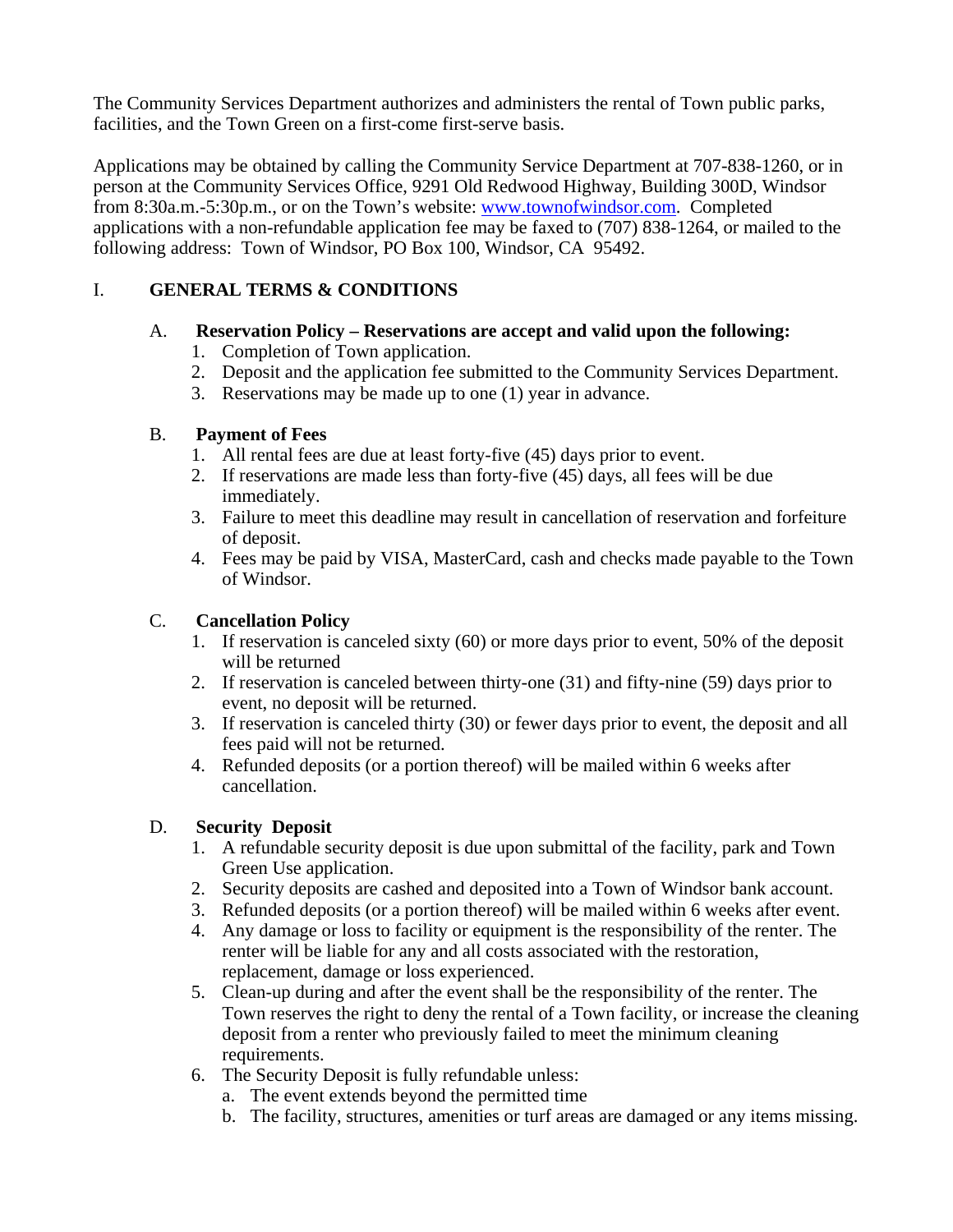- c. Vandalism fights, or improper conduct occurs.
- d. Police assistance is required.
- e. The facility or park is not returned to its original condition including:
	- Litter and other debris remains
	- Excess garbage and recycling items are not removed by the renters
	- Any Town equipment is missing or damaged
- 7. Charges due to one or more of the above will be taken from the security deposit.
- 8. Renter will be billed for any fees greater than the deposit.
- 9. If renter refuses or fails to pay billed balance, legal action will be taken; the renter will not be allowed to use Town facilities until full payment has been made.
- 10. Failure to adhere to the General Terms and Conditions may be cause for denial of a permit in the future.

#### E. **Approval of Application**

1. The Town of Windsor will issue a use permit in accordance with the policies contained herein, and only upon the return of a completed application. This includes necessary fees insurance (available for purchase). The Town reserves the right to cancel any permit.

#### F. **Responsibilities of Renters**

- 1. Renter is responsible for conduct of all participants, supervision of minors, damages and all fees due.
- 2. Renter and participants must agree to fully and promptly obey any and all lawful orders given by the Town of Windsor Community Services Department, Police Department, and/or Fire District.
- 3. If police assistance is required, the event will be terminated immediately, and the deposit will be forfeited.
- 4. Renters must restore all areas of the facility to the condition they were found, including the kitchen and restrooms.

#### G. **Annual Public Activities**

- 1. Requests for annual events will be considered in accordance with this policy.
- 2. If an annual event is approved, one (1) security deposit will be held by the Town. The deposit will be refunded at the end of the rental period or anniversary date, which ever occurs first.

#### H. **Ongoing Facility Use**

- 1. Requests for ongoing facility use, such as consecutive days or weeks (i.e. Tuesday movie series) will be considered in accordance with this policy.
- 2. If ongoing use is approved, one (1) security deposit will be held on account with the Town for renters with regularly scheduled events. The deposit will be refunded at the end of the year's rental period.
- 3. A new security deposit shall be required along with a newly completed application for the next rental period

### I. **Fundraising Activities**

- 1. Fundraising events will be reviewed in accordance with this policy.
- 2. For Town Green regulations, refer see page 21 of this document.

#### J. **Insurance**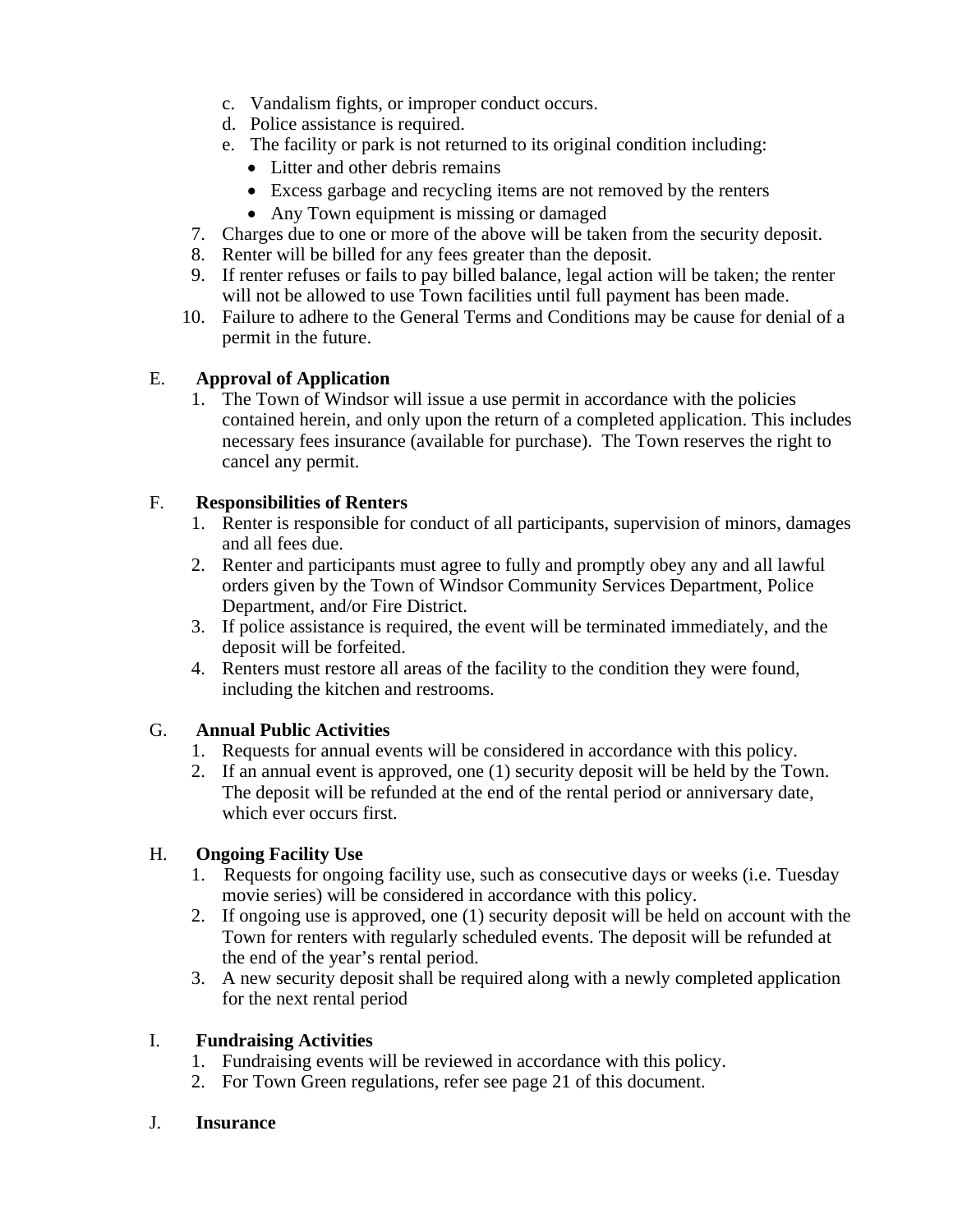- 1. Depending on the level of risk of the activity or event, the renter shall be required to acquire insurance. Insurance certificates naming the Town of Windsor as additionally insured and all necessary endorsements must be submitted to Town of Windsor forty-five (45) days prior to event.
- 2. Minimum coverage required is \$1,000,000 to \$2,000,000 in general liability pending determination of risk by the Town's Risk Manager. Vendors that are participating in an event, such as a caterers, decorators and/or security companies will be required to provide proof of insurance to the Town of Windsor.
- 3. One day special event insurance may be purchased through an independent insurance company administered by the Town.
- 4. For insurance information on alcohol sales and consumption, refer to individual policies in this document - Facilities: pg. 6, Parks: pg. 13, Town Green: pg. 18

### K. **Security Guards and Chaperones**

1. For security regulations and requirements, refer to the individual policies in the document - Facilities: pg. 6, Parks: pg. 14, Town Green: pg. 19

### L. **No Smoking – Municipal Code 3-20-115**

- 1. Smoking is prohibited in all Town parks including the Town Green. Municipal Code 3-20-115
- 2. The No Smoking Law includes gardens, playgrounds, picnic and barbeque areas, sporting facilities including bleachers, dugouts, ball fields, tennis courts, swimming pools and surrounding areas, walking, running, biking and nature trails. Municipal Code 3-20-110
- 3. Smoking is prohibited in all Town buildings and at least 20 feet from any building entrance, exit, vent or opening. Municipal Code 3-10-120

### M. **Alcoholic Beverages Sale and Consumption**

1. For information on alcohol sales and consumption, refer to individual policies in this document - Facilities: pg. 6, Parks: pg. 13, Town Green: pg. 18

### N. **Failure to Comply**

1. Failure to comply with the General Terms and Conditions may be cause for cancellation of the use permit and/or an increase in the security deposit, and /or barring of future activities at the Town of Windsor facilities, parks and the Town Green.

### O. **Use Permit Revocation or Denial**

- 1. The Town of Windsor reserves the right to revoke or withhold use permits at any time for any reason the Town deems necessary, including:
	- Failure to adhere to policies and rules, regulations or ordinances of the Town of Windsor
	- Fights, vandalism, or improper conduct
	- Advertising an event before approval of application
	- Exceeding building capacity
	- Giving incomplete or incorrect information regarding the nature of the event or number of participants
	- Not being in possession of use permit and/or licenses
	- The amount of alcohol served at an event exceeds the amount approved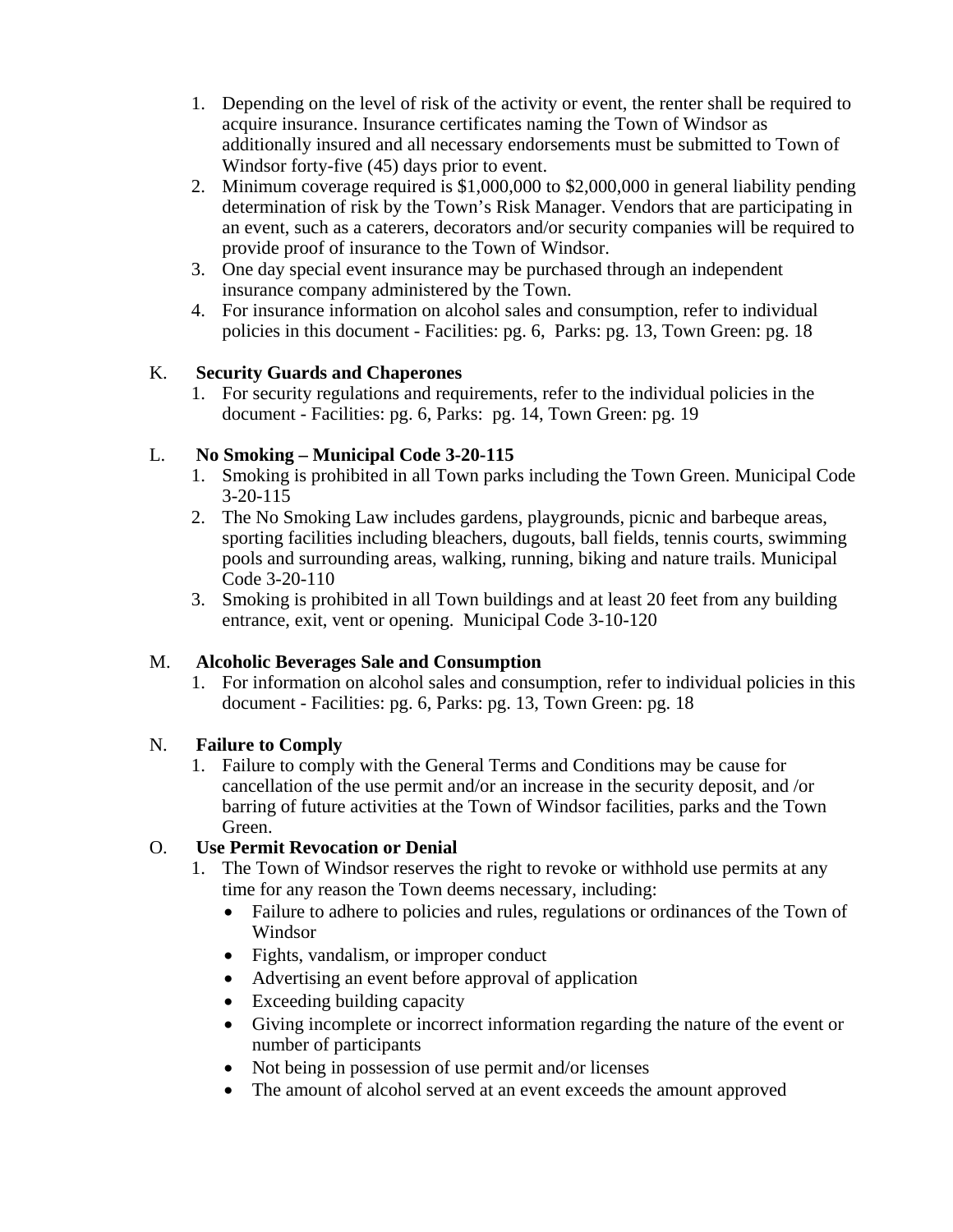- 2. Cancellation of an event for any of the above reasons, will forfeit all fees and/or deposit.
- 3. The Town of Windsor reserves the right to deny a use permit for the following reasons:
	- The facility is not available for the date(s) requested
	- There is a conflict in scheduling with other events and/or activities
	- The facilities are being renovated or repaired (including field restorations)
	- The site being requested is not compatible with the event and/or activity (i.e. noise restrictions, time restrictions)
	- There are not sufficient resources (staff or equipment) for the event and/or activity
- 4. The Town of Windsor reserves the right to revoke or deny a use permit when facility is deemed necessary for any emergency or Town purposes, in which case all fees and deposit will be returned.

### P. **Appeals, Suspension of Rules**

- 1. The use of facilities, parks and the Town Green is administered by the Town of Windsor Community Services Department. The Department may, for good cause, suspend the rules contained herein and/or develop additional rules governing use. In the event of an appeal of an administrative decision regarding use or policy, the appeal shall be filed in writing, clearly stating the reasons for the appeal. Such appeal may not be made more than thirty (30) days after the decision is being made has been rendered. The applicant shall be given reasonable opportunity to be heard and present evidence to Town staff in writing. Town staff shall review all materials submitted by applicant. Decisions of the Town staff shall be in writing and shall be delivered to the applicant either in person or by mailing to the address stated on the rental application. Town staff decisions are final. Should no decision be rendered within seven (7) days after the filing of the appeal, the appeal is denied unless time is extended by action of the Town staff. In the interest of all parties, it is the intent of the Town that appeals of administrative decisions be resolved at the lowest possible level and shall be processed by the following Town staff in the order indicated until resolved:
	- Community Services Manager
	- Community Services Director
	- Town Manager
- 2. No appeal will be valid until it has been submitted and considered in the above-listed order.

### II. **FACILITIES**

### A. **Introduction and Facility Descriptions**

The Town facilities described below are available for rental to individuals and organizations. The Community Center and Huerta Gymnasium may accommodate large events such as wedding receptions, anniversary parties, birthday parties, and other special occasions. The Senior Center offers a more intimate setting for smaller gatherings.

**WINDSOR COMMUNITY CENTER** (6,593 square feet)

901 Adele Drive, Windsor, CA 95492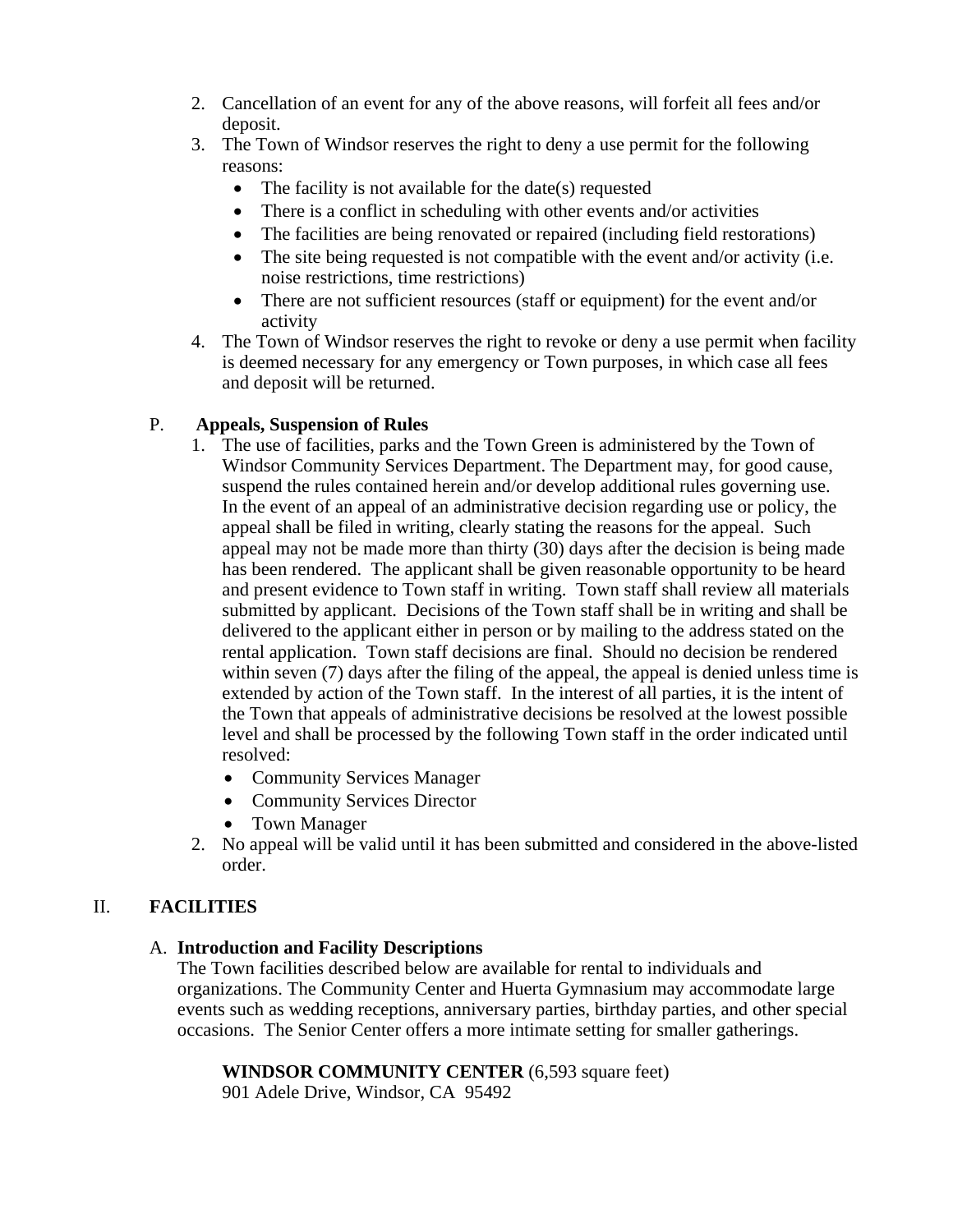- Elsbree/Renee Rooms capacity: 380 people assembly/dance or 185 people dining with stage area
- Elsbree Hall capacity: 285 people assembly/dance and 135 people dining with stage area
- Renee Room capacity: 95 people assembly/dance and 45 people dining, does not include stage
- South Room: small meeting room with a seating capacity of 8
- Commercial kitchen facility
- Patio area

#### **HUERTA GYMNASIUM** (4,588 square feet)

9291 Old Redwood Highway, Building 200, Windsor, CA 95492

- Gymnasium capacity: 655 people assembly/dance or 306 people dining
- Kitchen facility

#### **WINDSOR SENIOR CENTER** (1,814 square feet)

9231 Foxwood Drive, Windsor, CA 95492

- Large Room capacity: 183 people assembly or 93 people dining
- Small Room capacity: 30 people assembly or 15 people dining
- Swimming pool and Jacuzzi
- Warming kitchen

### **TOWN HALL COUNCIL CHAMBERS**

9291 Old Redwood Highway, Building 400, Windsor, CA 95492

• Meeting Room capacity: 70 people assembly

### 1. **Facility Availability**

| • Community Center:                      |                                        |
|------------------------------------------|----------------------------------------|
| Monday - Friday: subject to availability | Sat - Sun: $7:00$ a.m. $-11:00$ p.m.   |
| • Huerta Gymnasium                       |                                        |
| Monday - Friday: subject to availability | Sat - Sun: $12:00$ noon - $11:00$ p.m. |

• **Senior Center** Monday - Friday: subject to availability Sat - Sun: 7:00 a.m. - 8:00 p.m.

\*Hours may be extended twelve times per month to 9:30 p.m.

### B. **Facility Use Regulations**

#### 1. **Administrative Responsibility**

a. The Community Services Department authorizes and administers the rental of the Community Center, the Huerta Gymnasium and the Senior Center in accordance with the general policy set forth. The General Terms and Conditions stated above apply to all facility use

### 2. **Facility Rental Hours**

- a. There is a 2-hour minimum.
- b. The event must end at 11:00p.m., with clean-up ending by 12:00a.m. (midnight).
- c. Renter must be present for the entire rental period.
- d. Participants must adhere to hours set forth on rental contract.
- e. Reservation hours must include the time for set-up and clean-up/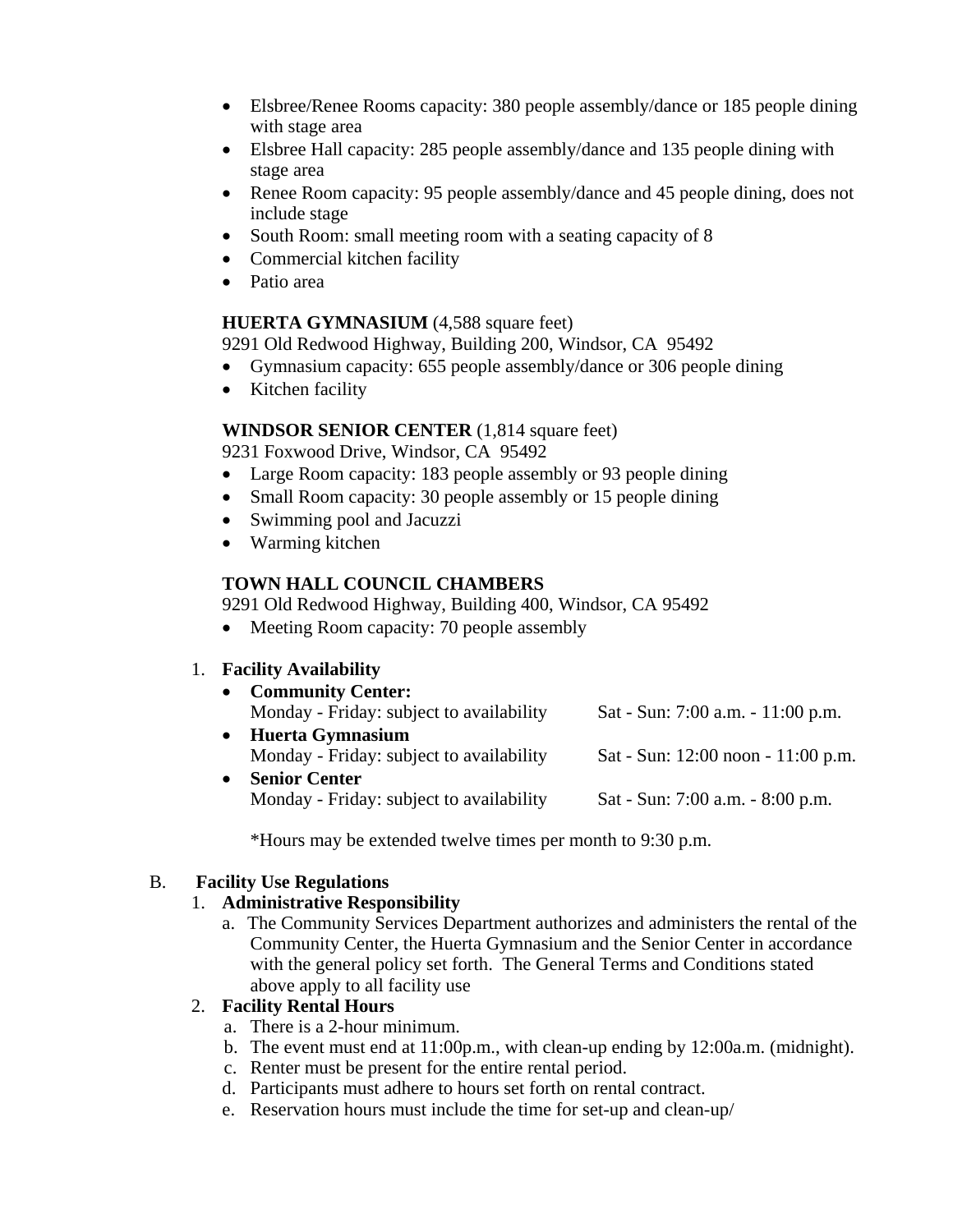- f. Multiple day rentals must be closed between midnight and 7:00 a.m.
- g. Event supplies and/or equipment at facilities prior to the set-up time designated on the rental contract cannot be delivered.
- h. All individuals associated with the event must vacate the facility by the indicated ending time listed on rental contract.
- i. To adjust hours for a rental contract, the renter must contact the Community Services Department. The Town of Windsor reserves the right to deny such changes.
- j. Town facilities are closed and not available to rent on observed holidays; January  $1^{st}$ , July  $4^{th}$ ; Thanksgiving Day and the day after Thanksgiving; December  $24^{\text{th}}$ , December  $25^{\text{th}}$ ; and December  $31^{\text{st}}$ .

### 3. **Alcoholic Beverages Sale and Consumption**

- a. The service or sale of alcohol is authorized in accordance with this Town policy. Town of Windsor reserves the right to limit quantities of alcoholic beverages. If the amount served exceeds amount approved, the event will be closed and all fees will be forfeited.
- b. SERVICE OF ALCOHOL MUST END one (1) hour before the "event time" designated on the rental contract. This does not include time allotted for clean up.
- c. Alcoholic beverages must be served in clear plastic cups and/or plastic flutes (no glass or polystyrene).
- d. Beer kegs must be placed on rubber mats to avoid damage to floor.
- e. The California Alcoholic Beverage Control (ABC) Requirements must be followed:
	- All groups selling alcoholic beverages must conform to all ABC rules and regulations and must obtain any and all permits required by the ABC.
	- Servers must complete the ABC training.
	- Copies of all ABC permits must be submitted to the Town of Windsor for approval.
- f. Liquor Liability Insurance of no less than \$1,000,000 and a Town Alcohol Permit are required.
- g. Requirements for security guards/officers when alcohol is being served in facilities see below.

### 4. **Security Guards/Police Officers**

- a. Renter may be required to provide security guards at an event. The Windsor Police Department will make a determination based on the standards used by the Police Department to determine the security requirements of the activity or event.
- b. At an event where alcohol is being served, the ratio for security guards must be one (1) guard to fifty (50) participants.
- c. In the event security guards are required, the renter shall use a security company from the list provided by the Town. The renter must provide a copy of the security contract thirty (30) days prior to the event.
- d. Windsor Police Department may require assigned police officers to an event.
- e. Renter will pay the cost of security guards and/or police officers directly. This cost is incurred by the renter.
- f. Security guards and/or police officers must be present at the event the entire time guests are present.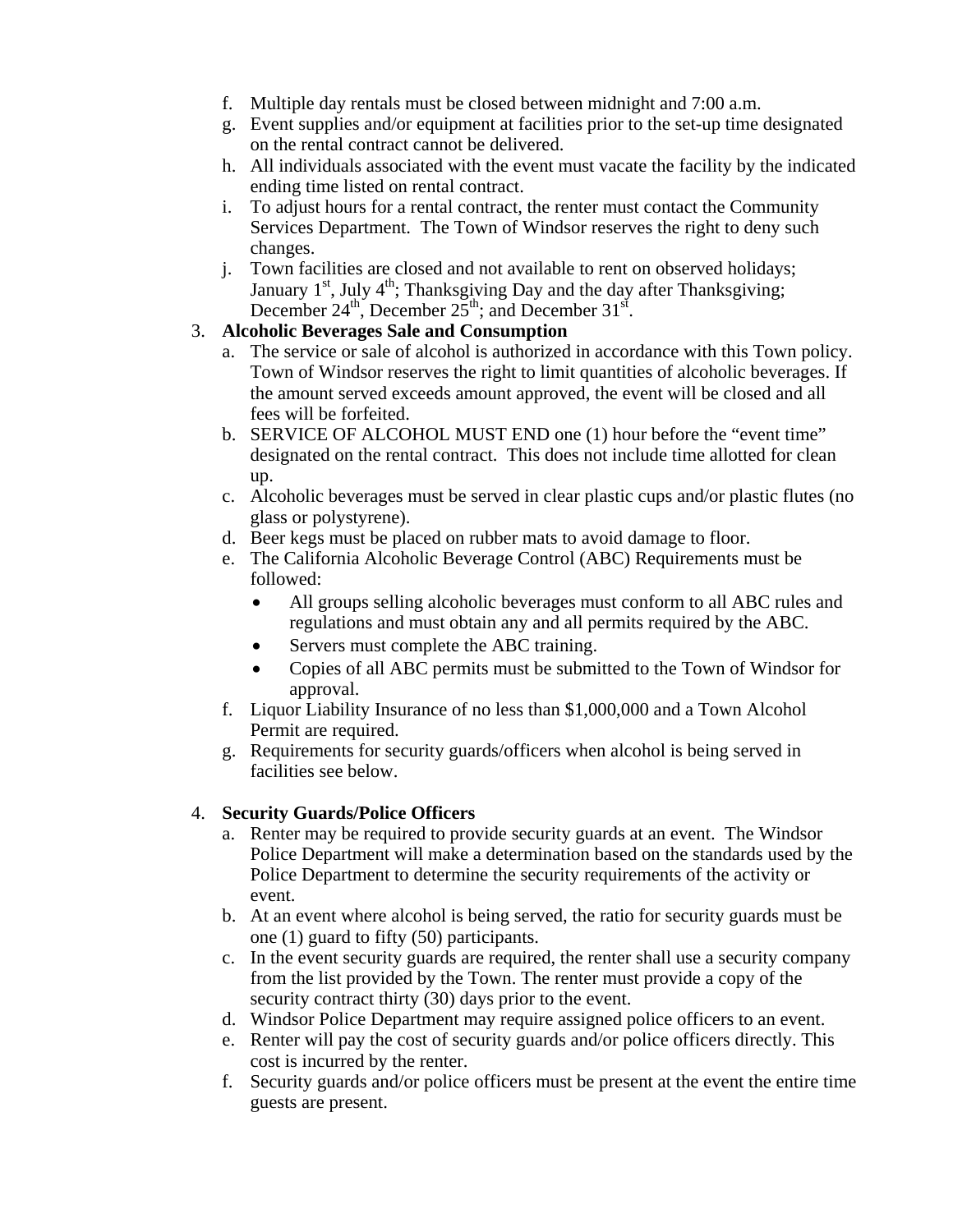- g. Security guards and/or police officers must be in uniform and are responsible for patrolling both the inside and outside of premises.
- h. Overnight security may be required for multiple-day events.

### 5. **Youth Event Chaperones**

- a. Adult chaperones are required for youth activities. A list of these chaperones must be submitted to the Community Services Department at least ten (10) working days prior to event. This list must include phone numbers for all chaperones.
- b. Security guards and/or police officers may be required at renter's expense.

## 6. **Additional Charges**

- a. Penalty fees will be charged for any time beyond permitted hours. The penalty fee is equal to 1.5 times the hourly rate charged in half hour increments.
- b. An administrative transfer fee of \$24.00 will be assessed each time an authorized change is made to the date or location of the rental.
- c. The Security Deposit is fully refundable unless:
	- The event extends beyond the permitted time
	- The facility, structures, amenities or turf areas are damaged or any items missing.
	- Vandalism, fights, or improper conduct occurs
	- Police assistance is required
	- The facility or park is not returned to its original condition including:
	- Litter and other debris remain
	- Excess garbage and recycling items are not removed by the renters
	- Any Town equipment is missing or damaged
- d. Charges due to one or more of the above will be taken from the security deposit.
- e. Renter will be billed for any fees greater than the deposit.
- f. If renter refuses or fails to pay billed balance, legal action will be taken; the renter may be barred of future uses at facilities.

### 7. **Kitchen**

- a. Kitchen rental includes use of the stove, oven, refrigerator, freezer, dishwasher and sink according to all manufacturers' instructions (provided).
- b. All other equipment and/or supplies must be provided by the renter or caterer.
- c. All equipment must be removed by the designated clean up time indicated on the rental contract.
- d. Kitchen must be restored to its original condition.
- e. The Town of Windsor is not responsible for loss or damage of personal property.

### 8. **Commercial Caterers – Licensed Kitchen at Windsor Community Center only**

a. Licensed caterer must submit a completed facility application, current business license, valid County of Sonoma Health Permit and all necessary insurance requirements. County of Sonoma Department of Health Services website: [www.sonoma-county.org/eh](http://www.sonoma-county.org/eh) and telephone: 565-6531

### 9. **Decorations**

- a. No staples, tacks or nails are allowed on the walls or other fixtures.
- b. All set-up and take down of decorations are the responsibility of the renter.
- c. Decorations may only be attached with drafting tape.
- d. Helium balloons must be anchored and removed after event.
- e. Use of lit candles must be pre-approved by Community Services Department.
- f. Some decorations may require fire-proofing.
- 10. **Janitorial**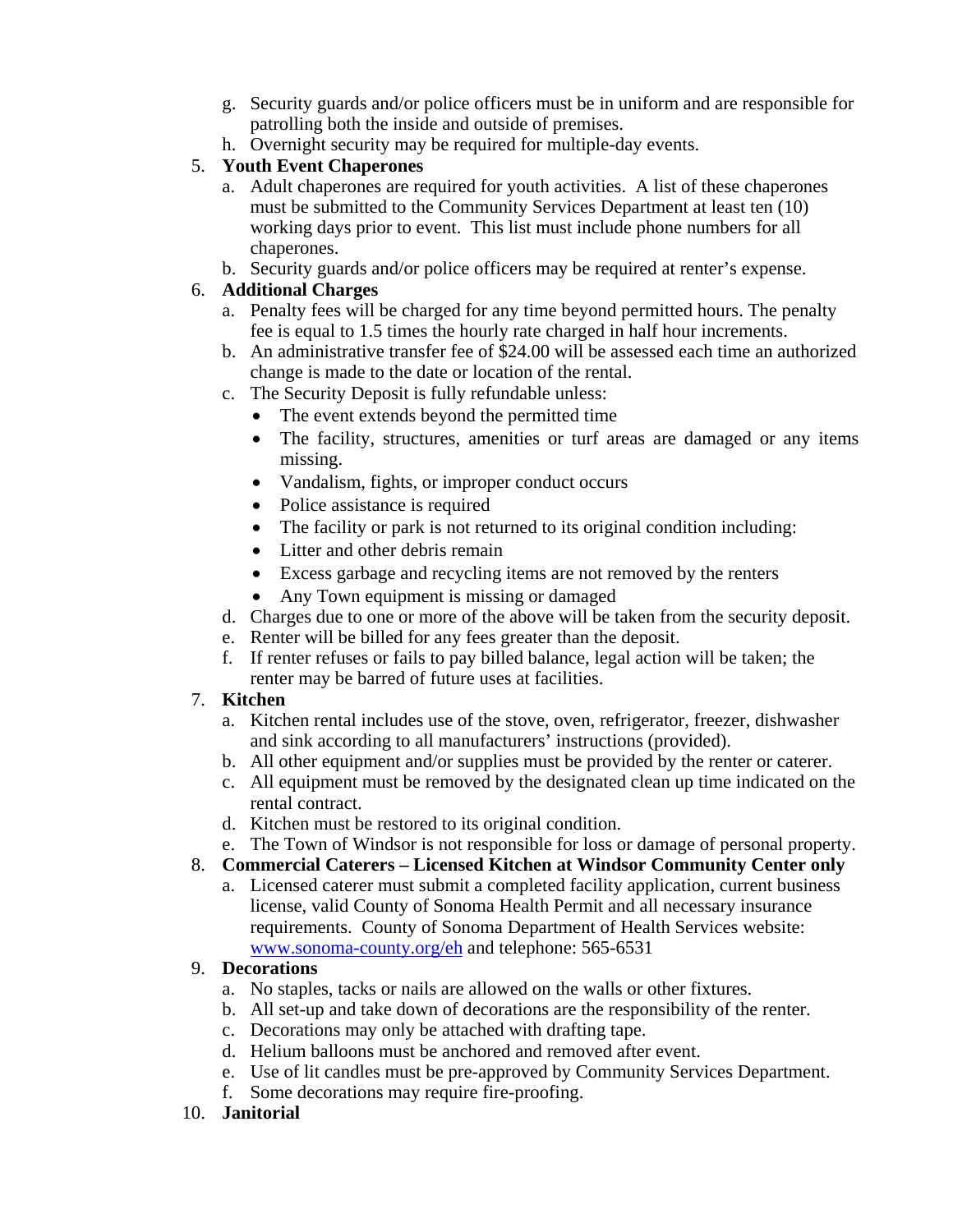- a. An assigned facility attendant will provide a cleaning checklist for review with renters at the beginning and end of the rental period.
- b. Should additional cleaning be required after use, funds will be taken from the security deposit at a rate of \$51.00/per hour. If the charge for the required cleaning exceeds security deposit, the renter will be billed the balance.

### 11. **Facility Attendant**

- a. A Town facility attendant will be on duty during all events.
- b. At the discretion of the Community Services Department, a second facility attendant may be required at the rate of \$27.00 per hour billed to the renter.
- c. Town staff is authorized to close an event for renter's failure to comply with Town of Windsor Facility Regulations and General Terms and Conditions.

#### 12. **Use of Equipment**

- a. Equipment provided to the renters includes available tables and chairs.
- b. Equipment will not be loaned or removed from Town facilities except by Town staff when needed for Town events.
- c. All equipment is to be set-up by a facility attendant. This includes set-up and take down of tables and chairs, and operation of heating/cooling system, and/or theatrical lighting system.

### 13. **Amplified Sound**

- a. Amplified sound will be permitted in Windsor facilities with approval.
- b. Sound must be turned down at the request of the Facility Attendant on duty. Failure to comply may result in termination of the event and closure of the facility. Noise Ordinance: Title XVII, Zoning Article 3, Chapter 27.20

### 14. **Parking**

- a. Parking is available on site at each facility.
- b. Parking regulations must be followed at all times.

#### 15. **Senior Center Exceptions**

- a. Restricted use of this facility is pursuant to the Windsor Senior Center Agreement.
- b. Prerecorded music or a public announcement system is allowed at the Windsor Senior Center subject to noise ordinance restrictions. Live music and/or DJ's are not permitted due to noise ordinance restrictions.

### C. **Fee Schedule Categories**

### 1. **Resident Non-Profit:**

- a. Resident non-profit organizations are organizations which have an IRS Code 501(c) determination letter.
- b. Resident non-profit organizations receive a discount when the organization has a membership of at least 60% Windsor residents and a Windsor address.
- c. Government agencies fall under this classification for the purpose of determining rates and fees.

### 2. **Resident Private/Business:**

- a. Applicant lives within the Town of Windsor limits.
- b. Proof of residency in the form of a current utility bill is required.
- c. There is no admission is charged at the event.

### 3. **Non-Resident Private/Business**/**Non-Profit:**

- a. Applicant does not live within Town of Windsor limits.
- b. There is no admission is charged at the event.
- c. Organizations must have an IRS Code 501(c) determination letter.

#### D. **Fee Schedule**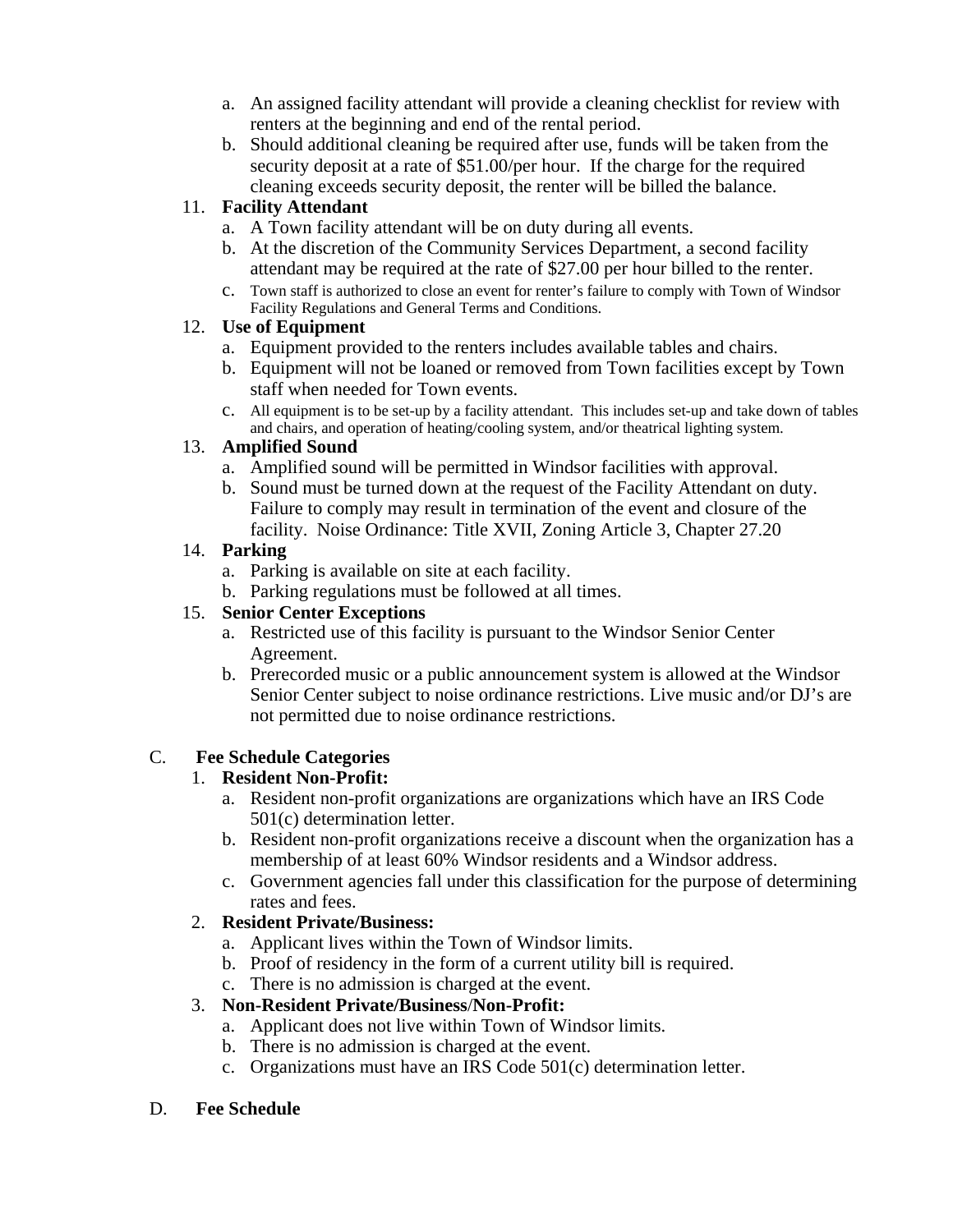- 1. **Application Fee** 
	- a. A non-refundable application fee of **\$**37.00 is due upon submittal of Facility Use Application.
- 2. **Kitchen Use Fees** 
	- a. A commercial kitchen is available at Windsor Community Center at an hourly rate.
	- b. Kitchen rentals in conjunction with a facility rental is a flat fee (see fee schedule for rates). A "warming kitchen" is available at Windsor Senior Center in conjunction with facility rental for a flat fee (see fee schedule for rates).

#### **Deposit Information**

| Category              | <b>No Alcohol Served/Sold</b> | <b>Alcohol Served/Sold</b> | <b>Application Fee</b> |
|-----------------------|-------------------------------|----------------------------|------------------------|
| General               | \$300.00                      | \$500.00                   | 37.00 non-refundable   |
| Non-Profit            | \$100.00                      | \$300.00                   | 37.00 non-refundable   |
| <b>Organizations</b>  |                               |                            |                        |
| Kitchen Only/Caterers | \$100.00                      | N/A                        | 37.00 non-refundable   |

#### **Hourly Rental Fees Windsor Community Center**

| Whitesof Community Center   |                        |                             |                             |                                 |                                        |                                     |
|-----------------------------|------------------------|-----------------------------|-----------------------------|---------------------------------|----------------------------------------|-------------------------------------|
| Category                    | <b>Elsbree</b><br>Hall | <b>Renee</b><br><b>Room</b> | <b>South</b><br><b>Room</b> | <b>Els./Ren</b><br><b>Rooms</b> | <b>Kitchen with</b><br><b>Facility</b> | <b>Commercial</b><br><b>Kitchen</b> |
|                             |                        |                             |                             |                                 | <b>Rental</b>                          | only                                |
| Resident                    | \$70.00                | \$57.00                     | \$23.00                     | \$76.00                         | \$149 flat fee                         | \$23.00                             |
| Non-Profit                  |                        |                             |                             |                                 |                                        | hourly                              |
| Resident                    | \$78.00                | \$64.00                     | \$26.00                     | \$85.00                         | \$166 flat fee                         | \$26.00                             |
| Private/Business            |                        |                             |                             |                                 |                                        | hourly                              |
| Non-Resident                | \$86.00                | \$70.00                     | \$28.00                     | \$93.00                         | \$183 flat fee                         | \$28.00                             |
| Private/Business/Non-Profit |                        |                             |                             |                                 |                                        | hourly                              |
|                             |                        |                             |                             |                                 |                                        |                                     |

#### **Huerta Gymnasium**

| <b>Category</b>             | <b>Gymnasium</b>               | <b>Kitchen w/ Facility</b> |
|-----------------------------|--------------------------------|----------------------------|
|                             |                                | <b>Rental</b>              |
| Resident                    | \$76.00                        | \$156.00 flat fee          |
| Non-Profit                  |                                |                            |
| Resident                    | \$85.00                        | \$173.00 flat fee          |
| Private/Business            |                                |                            |
| Non-Resident                | \$93.00                        | \$190.00 flat fee          |
| Private/Business/Non-Profit |                                |                            |
| <b>Electrical Fee</b>       | 18 cents per kilowatt per hour |                            |

#### **Windsor Senior Center**

| Category         | <b>Large Room</b> | <b>Small</b> | <b>Kitchen with Facility</b> |
|------------------|-------------------|--------------|------------------------------|
|                  |                   | <b>Room</b>  |                              |
| Resident         | \$51.00           | \$45.00      | \$75.00 flat fee             |
| Non-Profit       |                   |              |                              |
| Resident         | \$57.00           | \$50.00      | \$83.00 flat fee             |
| Private/Business |                   |              |                              |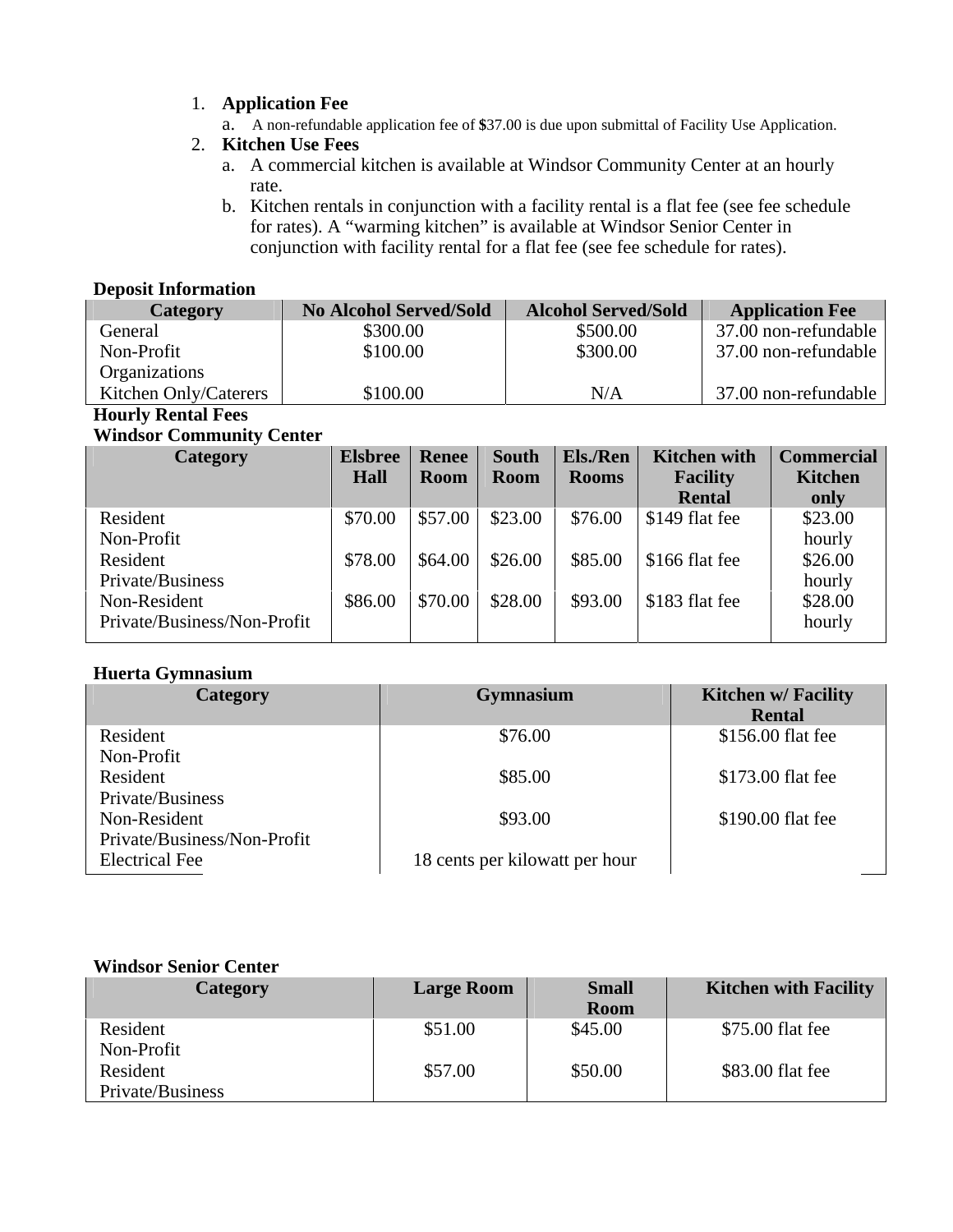| Non-Resident                | \$62.00 | \$55.00 | \$91.00 flat fee |
|-----------------------------|---------|---------|------------------|
| Private/Business/Non-Profit |         |         |                  |

#### **Windsor Senior Center Outdoor Picnic Area**

| Category                    | <b>Hourly Fee</b> |
|-----------------------------|-------------------|
| Resident                    | \$36.00           |
| Non-Profit                  |                   |
| Resident                    | \$40.00           |
| Private/Business            |                   |
| Non-Resident                | \$44.00           |
| Private/Business/Non-Profit |                   |

#### **Council Chamber Rental Fee**

| Category                   | <b>Hourly Fee</b> |
|----------------------------|-------------------|
| <b>Resident Non-Profit</b> | \$45              |
| <b>Resident Business</b>   | \$50              |
| Non-Resident               | \$55              |
| Business/Non-Profit        |                   |

#### **Additional Fees**

| Category            |               |
|---------------------|---------------|
| <b>Transfer Fee</b> | 4/per request |

Adopted by the Town of Windsor Town Council November 17, 1999 Revised: June 12, 2003 Fees Adjustment: July 1, 2003 Fees Adjustment: July 1, 2004 Fees Adjustment: April 5, 2006

#### III. **PARKS**

#### A. **Introduction and Park Descriptions**

The Town of Windsor operates four community parks totaling approximately 56 acres, thirteen neighborhood parks totaling approximately 39 acres and a Skate Park.

**Community Parks** are large parks, which serve the entire community. Community parks features may include multiple playing fields suitable for organized play, group picnic areas, large play structures, public restrooms and on-site parking. They can range in size from 10 to 50 acres. Group use of Windsor's park features are authorized by a park use permit. Town of Windsor community parks include:

#### **ESPOSTI COMMUNITY PARK** (10 acres)

6000 Old Redwood Highway, Windsor, CA 95492 **Amenities include**: Regulation hardball field, softball field, soccer field and restrooms.

#### **HIRAM E. LEWIS COMMUNITY PARK** (16 acres)

9680 Brooks Road South, Windsor, CA 95492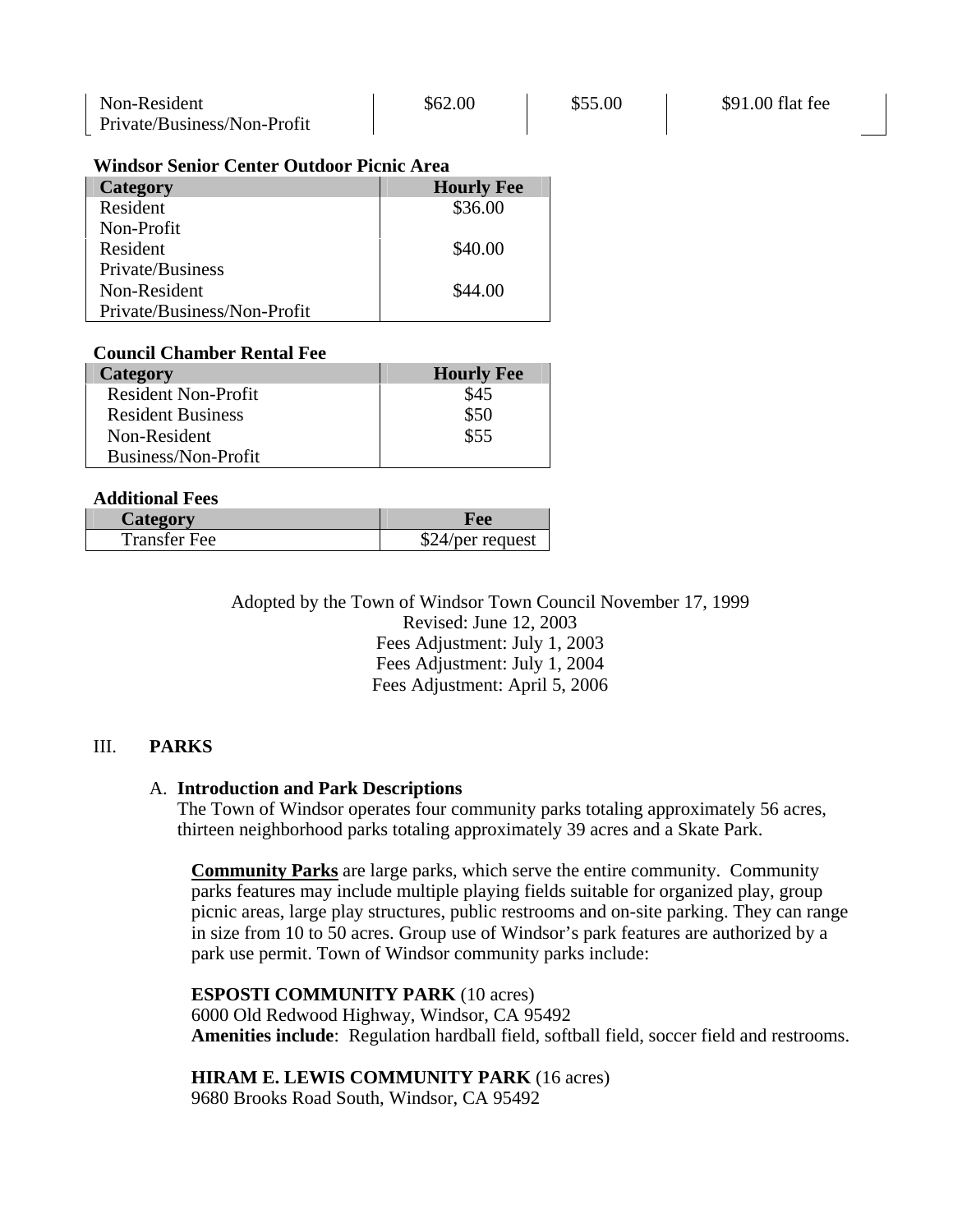**Amenities include**: Group picnic area, barbeque stoves, skate park, lighted tennis courts, soccer fields, softball field, separate play areas for children ages 2 to 5 years and 5 to12 years, restrooms, basketball courts and bocce courts.

#### **KEISER COMMUNITY PARK** (20 acres)

700 Windsor River Road, Windsor, CA 95492

**Amenities include**: Group picnic area, outdoor stage with shaded area, soccer field, 2 softball fields, play area for children 5 to 12 years of age, walking trails, 15 picnic sites with barbecue stoves, electrical outlets, and restrooms.

#### **PAT ELSBREE SKATE PARK**

9680 Brooks Road South, Windsor, CA 95492

#### **WILSON RANCH SOCCER PARK** (10 acres)

7955 Cameron Dr., Windsor, CA 95492

**Amenities include**: 5 soccer fields, lights (2 of the 5 fields are lighted), restrooms, concession stand, small picnic area and barbeque stoves. This park is serviced with recycled water.

**Neighborhood Parks** are distributed throughout neighborhoods and provide a focal point for neighborhood activity. Park features may include multi-purpose turf areas; one or two play areas for informal play, tot lots, court-game areas, picnic and seating areas and specialized facilities for special user-groups. They range in size from .25 to 8.5 acres. Special park amenities, courts or turf areas may be reserved through the park reservation process. Town of Windsor neighborhood parks include:

#### **ACORN PARK** (.25 acres)

 $7543$   $12^{\text{th}}$  Hole Drive, Windsor, CA 95492 **Amenities include**: Play area for children 2 to 5 years old.

#### **LAKEWOOD MEADOWS PARK** (5 acres)

9150 Brooks Road, Windsor, CA 95492

**Amenities include**: Separate play areas for children ages 2 to 5, and ages 5 to 12, volleyball court, lighted basketball court, bocce ball courts, large turf area, walking and jogging paths, picnic areas with tables and barbecues.

#### **LOS ROBLES PARK** (2.5 acres)

10860 Rio Ruso Drive, Windsor, CA 95492 **Amenities include**: Open turf area, group grill, picnic tables, horseshoe pits, play area for children ages 2 to 5 years.

#### **MICHAEL A. HALL PARK** (5 acres)

731 Jane Drive, Windsor, CA 95492 **Amenities include**: Play area for children ages 2 to 5 years, picnic area, oak grove, swings, volleyball.

**OLD VINEYARD PARK** (5 acres) 8452 Stomper Drive, Windsor, CA 95492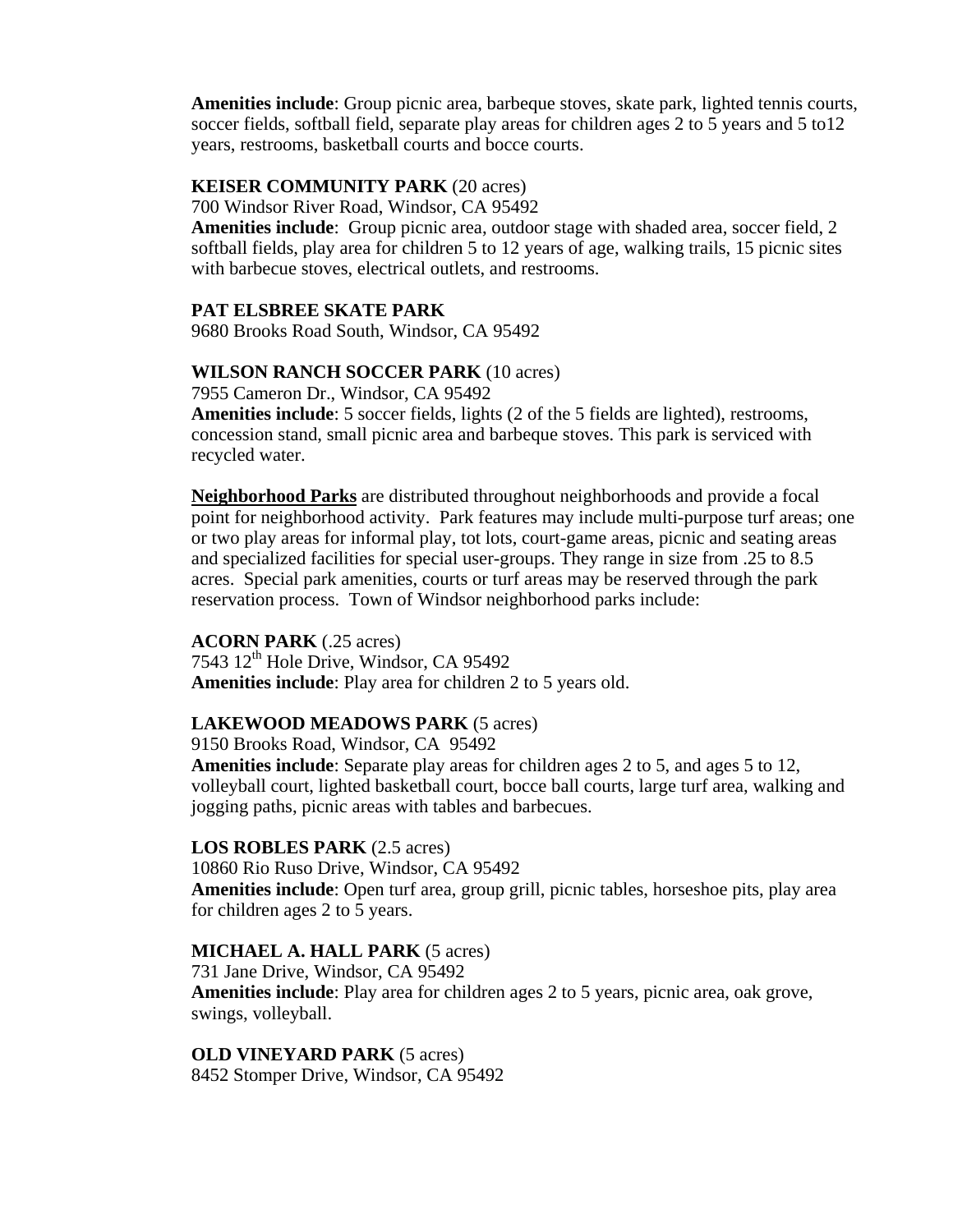**Amenities include:** Separate play areas for children 2 to 5 years, and ages 5 to 12, open grass area, sitting benches, walking and jogging paths. This park is serviced with recycled water.

#### **PLEASANT OAK PARK** (8.5 acres)

302 Sugar Maple Lane, Windsor, CA 95492

**Amenities include**: Quarter-acre dog park, a protected wetland area, two volleyball courts, separate play areas children ages 2 to 5 years and 5 to 12 years, picnic tables, barbecues and a horseshoe pit.

#### **PUEBLO VIEJO PARK** (.25 acres)

45 Third Street, Windsor CA 95492 **Amenities include:** Play area for children ages 2 to 5 years, ½ court basketball, picnic tables and barbecues.

#### **QUAIL RUN** (0.5 acres)

7765 Foppiano Way **Amenities include:** Play area for children ages 5 to 12 years, picnic area

#### **ROBBINS PARK** (5 acres)

100 Billington Lane, Windsor, CA 95492 **Amenities include**: Open play fields, picnic areas, barbeque stoves, jogging trails, play area for children ages 2 to 5 years.

## **R.T. MITCHELL PARK** (1 acre)

Located on Birdie and 13<sup>th</sup> Hole Drive, Windsor, CA 95492 **Amenities include**: picnic tables and Oak grove

#### **STARR CREEK** (4.23 acres) 481 Decanter Circle **Amenities include**: open grass area and walking path This park is serviced with recycled water.

**SUTTON PARK** (2 acres) 1030 Robbie Way, Windsor, CA 95492 **Amenities include**: Play area for children ages 2 to 5 years, horseshoe pits, picnic tables and barbeques, basketball court.

#### **VINTAGE OAKS PARK** (4.5 acres)

1201 Mitchell Lane, Windsor, CA 95492 **Amenities include**: Separate play areas for children 2 to 5 years, and ages 5 to 12, basketball courts, bocce ball courts, gazebo, picnic tables and barbeques. This park is serviced with recycled water.

#### B. **Park Use Regulations**

#### 1. **Park Hours**

a. Town of Windsor parks are open seven days a week, year-round from sunrise to sunset.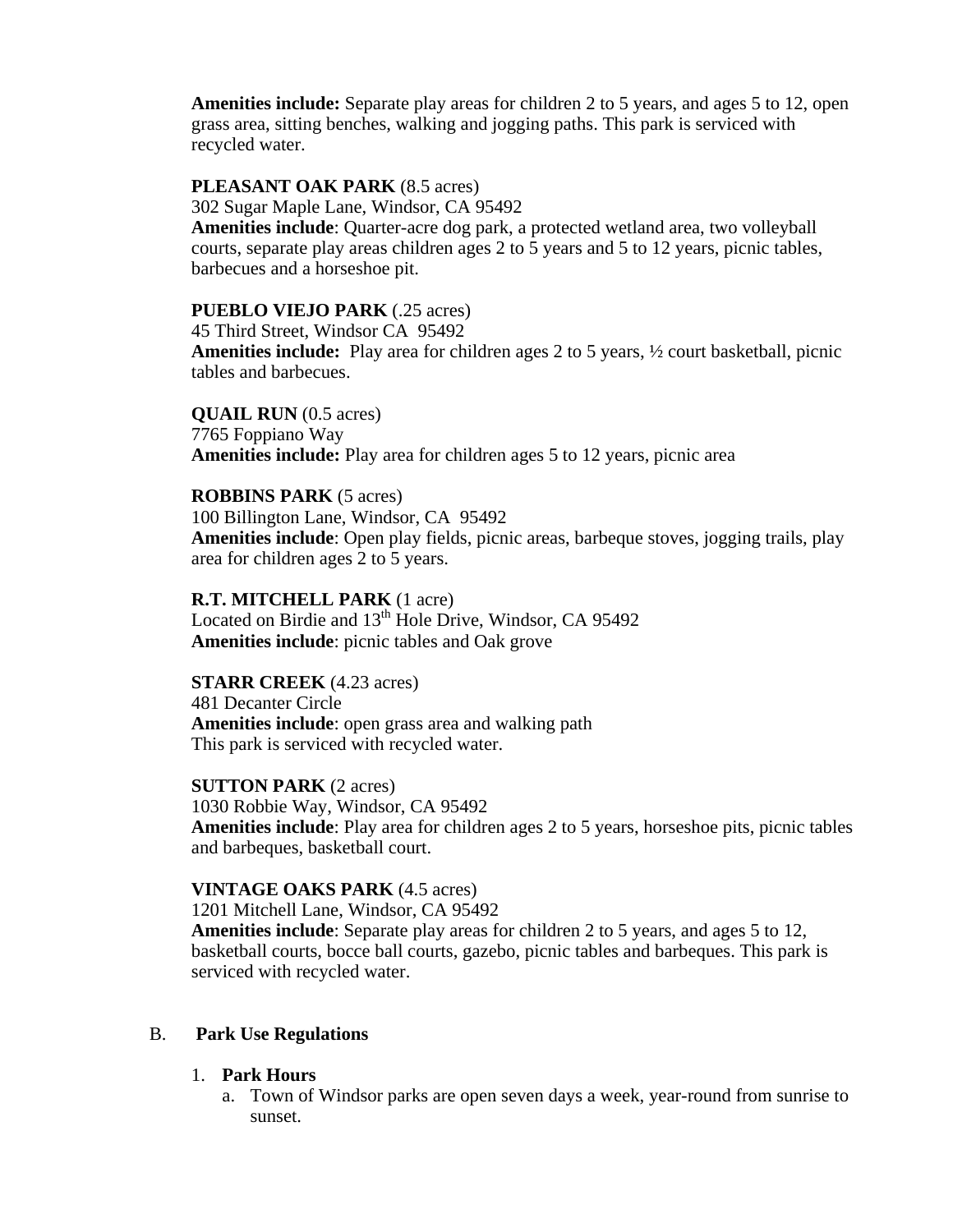b. All unreserved areas remain open to the public at all times during park hours.

## 2. **Athletic Field Use Reservations**

- a. Park use applications for reservation of fields must be received no later than fourteen (14) days prior to reservation date requested, and will be accepted up to one year in advance. Upon approval, a park use permit will be issued identifying the reserved field, approved use and specific requirements for that use.
- b. Park use permits for field use are **required** for:
	- Organized sports use
	- Installation of temporary park amenity (children's bounce houses, portalets, etc.).
	- Use of electricity
	- Group participation of 25 or more individuals. (Municipal Code 5-2-105)
- c. A permit is not required for informal play or gatherings of any age, less than 25 participants.
- d. Park Use Permits for community park fields will be issued in the following priority:
	- Windsor youth groups
	- Windsor adult groups
	- Non-Windsor youth groups
	- Non-Windsor adult groups
- e. Park use permits for neighborhood park fields by organized youth sports groups are required and will be issued:
	- When appropriate field space is unavailable at a community park and until such space becomes available.
	- For practice sessions for any age youth group.
	- For T-ball games, soccer games for ages 8 and under, and peewee football games
	- For field use Monday Friday between 9:00 am and sunset and Saturdays between 9:00 am and noon with noted limitations on authorized use to control potential nuisance to adjacent residents.
- 3. **Park Use Reservations** 
	- a. Park use applications are required to reserve a park and must be received no later than fourteen (14) days prior to the date requested. Applications will be accepted up to one year in advance. A park use permit, which will identify the reserved area, approved use and specific requirements for that use will be issued.
	- b. Park use permits are **required** when:
		- Installing temporary amenities (i.e. children's bounce houses)
		- Use of electricity is requested
		- Gathering will be over 25 individuals (Municipal Code 5-2-105)
	- c. Park Use Permits may be issued for the use of:
		- Community park amenities from sunrise to sunset
		- Neighborhood park amenities between 9:00 a.m. and sunset
		- No more than 50% of any neighborhood park amenities may be reserved at any given time
	- d. Neighbors immediately adjacent to parks will be notified special events and the issuance of *Special Event and Park Use Permit* by the Planning Department*.* A special event is a planned or anticipated activity/event that is held periodically such as parades, concerts, festivals, races, etc., which attract a large gathering of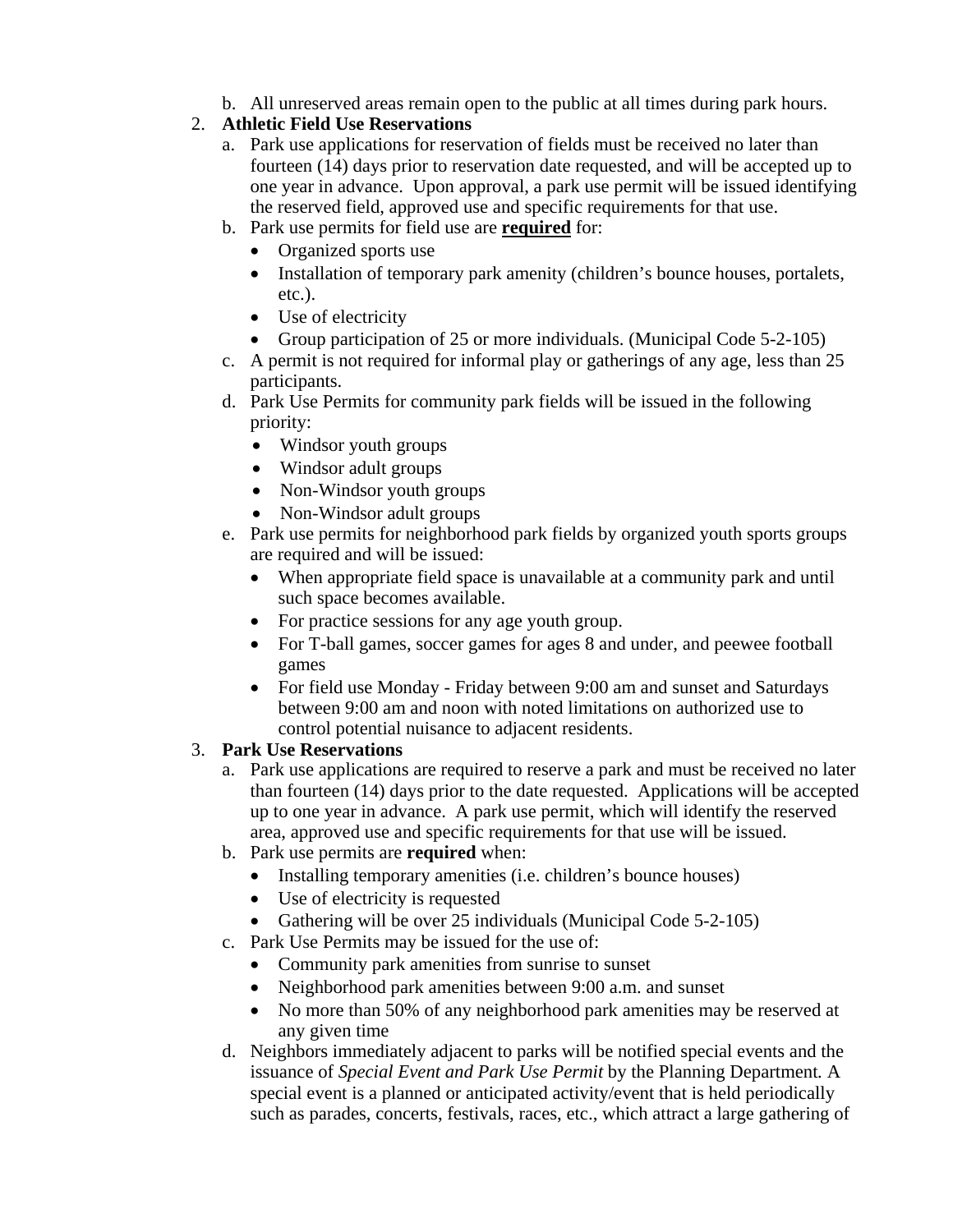people. Contact the Planning Department at 838-1000 for information about the Special Event and Park Use Permit.

- 4. **Tennis Court Use** 
	- a. Four (4) tennis court (s) are available at Hiram E. Lewis Park, daily from 8:00 a.m. to 9:00 p.m. Use is on a on a first-come-first-serve basis or by reservation by calling 838-1260.
	- b. Tennis is the ONLY permitted activity on the courts.
	- c. Only tennis players are permitted within the fenced court area. Spectators must remain outside of the fenced court area.
	- d. White-rubber-soled-tennis shoes must be worn on the courts.
	- e. Players are required to observe tennis courtesies, as well as rules of goodconduct, on and around the courts.
	- f. Players waiting to play must remain outside the fenced court area but within the immediate vicinity, or they will lose their place waiting.
	- g. Players are to relinquish the court after one hour, or one and ½ hours for doubles, if other players are waiting.
	- h. Organized tennis activities must have Town of Windsor approval and a use permit.
	- i. During scheduled events, tennis court #1 will be left open for public play. This practice does not apply to Town of Windsor recreation programs or Town-approved communitywide events.

#### 5. **Pat Elsbree Skate Park Use – Municipal Code 5-3-120**

- a. The Pat Elsbree Skate Park located at Hiram E. Lewis Park is open daily from 8:00 am to 5:00 pm Pacific Standard Time and 8:00 am to 7:00 pm Pacific Daylight Savings Time.
- b. Amplified sound is not permitted in the park until after 12:00 noon.
- c. While skating or skateboarding, the participant may only use those areas designated for skateboarding or related skating activities.
- d. While using the facility, the participant must use personal safety equipment comprised of at least head, knee and elbow protection.
- e. The complete skating park municipal code is available upon request.

### 6. **Use of Lights on Fields at Wilson Ranch Soccer Park**

- a. Lighted field use is authorized by special use permit and is subject to the hourly use fee in addition to electrical fees for the use of lights.
- b. Seven of the eight light poles will be turned off at 8:30 p.m. Pacific Standard Time and 9:30 p.m. Pacific Daylight Savings Time. The last light pole will be turned off after participants have safely left the field (approximately 8:45 PST and 9:45 PDST).

### 7. **Temporary Amenities**

- a. Groups renting special amenities such as children's bounce houses or portolets, must note it on their application.
- b. Companies providing the amenity must acquire approved liability insurance.

### 8. **Amplified Sound**

- a. Amplified sound will be permitted in Windsor Parks by special permit only. An additional fee is required for use of amplified sound.
- b. Use of amplified sound is subject to noise ordinance restrictions. Noise Ordinance: Title XVII, Zoning Article 3, Chapter 27.20
- 9. **Noise Level Policy**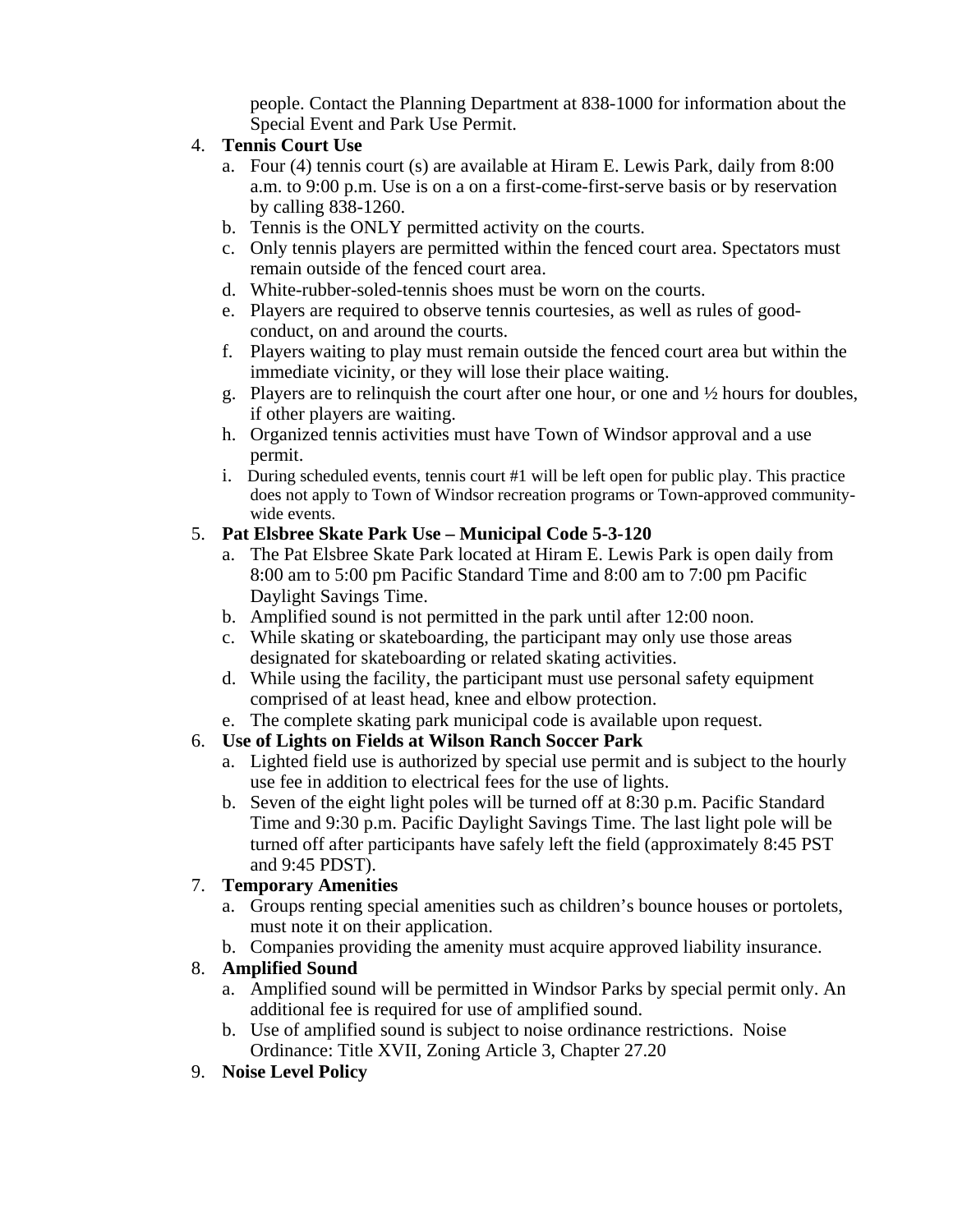a. Noise that is audible within the boundaries of a given reserved area is acceptable. Radios and tape/CD players must be kept at a sound level that does not offend other park users.

### 10. **Alcohol Beverages Sale and Consumption**

- a. Use of Alcoholic beverages is prohibited in Windsor Parks.
- b. Town of Windsor reserves the right to limit quantities of alcoholic beverages. If the amount served exceeds amount approved, the event will be closed and all fees will be forfeited.
- c. Alcohol at organized group events may be permitted in accordance with this policy. An additional alcohol permit fee is required.
- d. Alcoholic beverages must be served in clear plastic cups and/or plastic flutes (no glass or polystyrene).
- e. The California Alcoholic Beverage Control (ABC) requirements must be followed:
	- All groups selling alcoholic beverages must conform to all ABC rules and regulations and must obtain any and all permits required by the ABC.
	- Servers must complete the ABC training.
	- Copies of all ABC permits must be submitted to the Town of Windsor for approval
- f. Liquor Liability Insurance of no less than \$1,000,000 and a Town Alcohol Permit is required for the sale of alcohol.
- g. Requirements for security guards/police officers when alcohol is being served in parks are listed below.

### 11. **Security Guards/Police Officers**

- a. Renter may be required to provide security guards at an event. The Windsor Police Department will make a determination based on standards used by the Police Department for determining security at the event and/or activity.
- b. At an event where alcohol is being served, the number of security guards/police officers will be determined by the Windsor Police Department.
- c. In the event security guards are required, the renter shall use a security company from the list provided by the Town. The renter must provide a copy of the security contract thirty (30) days prior to the event.
- d. Windsor Police Department may require assigned police officers to an event.
- e. Renter will pay the cost of security guards and/or police officers.
- f. Security guards and/or police officers must be present at the event the entire time guests are present.
- g. Security guards and/or police officers must be in uniform and are responsible for patrolling both the inside and outside of premises.
- h. Overnight security may be required for multiple-day events.

### 12. **Youth Event Chaperones**

- a. Adult chaperones are required for youth activities. A list of these chaperones must be submitted to the Community Services Department at least ten (10) working days prior to event. This list must include phone numbers for all chaperones.
- b. Security guards and/or police officers may be required at renter's expense.

### 13. **Large Group Events**

- a. Large group events have an attendance of 500 or more participants.
- b. The Town will determine the appropriateness of large events that impact the day-to-day park usage by the general public.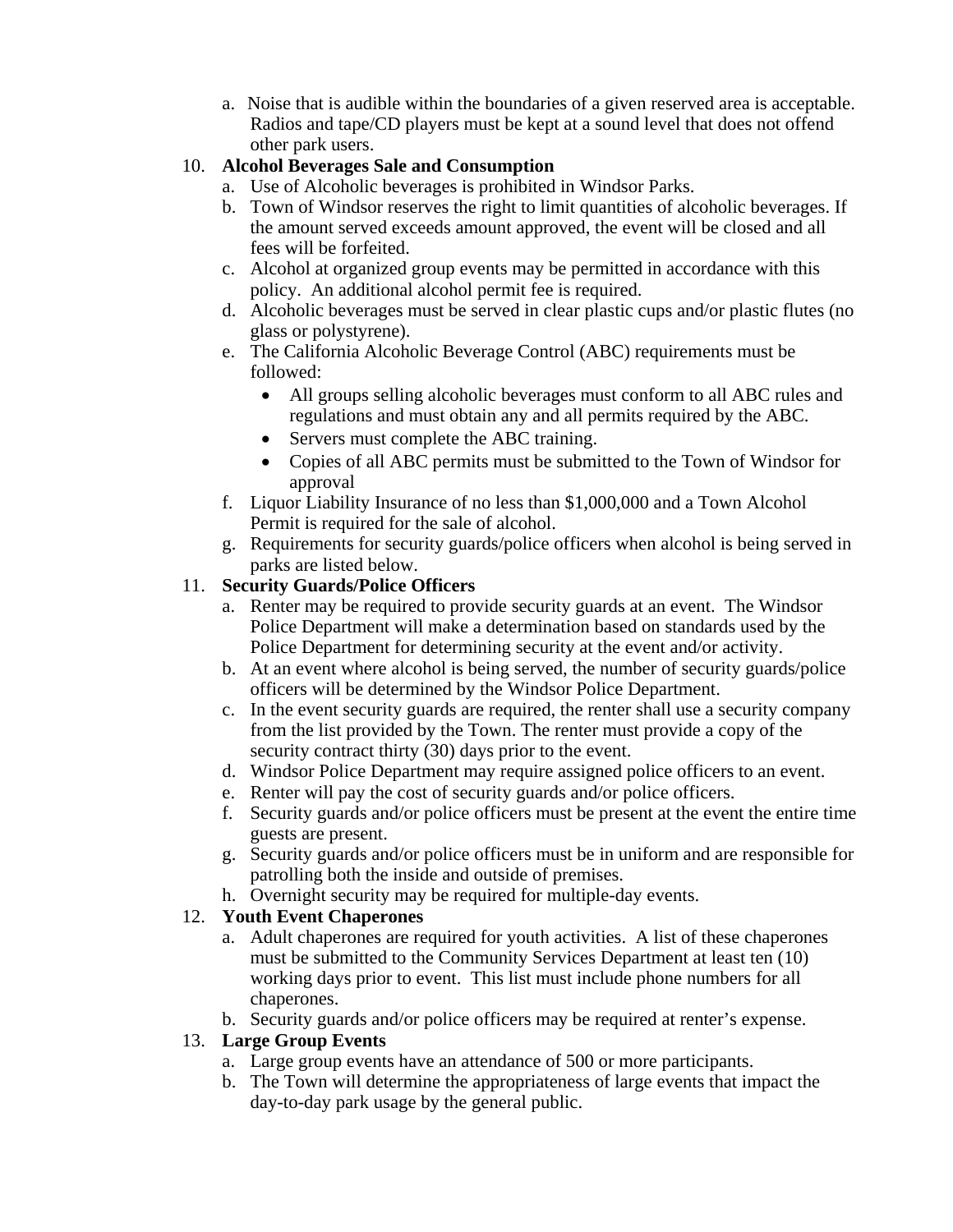- c. All special events will be restricted to those areas of parks designed for group usage, except for running, bicycling, and walking events which impact a facility for a short time.
- d. Groups or organizations requesting use of a park to the **exclusion of the public** will require Town Council approval. Applicants are asked to allow sixty (60) days for this process.

### 14. **Park or Field Closure**

- a. The Town reserves the right to restrict the use of its parks or any designated area, field or portion of its parks.
- b. Playing fields will be closed to organized group play during the rainy season to allow field rest and maintenance.

### 15. **Oak Trees**

a. To help preserve oak trees, vehicles and heavy equipment are not allowed within the root zone of the trees.

### 16. **Concessions/Vendors**

- a. Concession vendors (food, drink or other) are permitted in the parks as part of special pre-approved event. Vendor insurance may be required.
- b. The concession facility available at Wilson Ranch Soccer Park is furnished with refrigerator and freezer, sinks, microwave ovens, storage shelving, counter space and roll-up vending window.
- c. Use of the concession facility is authorized by a special use permit only.
- d. Renter or caterer must provide all vending items and necessary supplies.
- e. Renter or caterer may bring additional temporary equipment as needed.
- f. All vending must take place from concession facility unless additional vending is specifically authorized.
- g. Concessions are subject to Sonoma County Department of Health Services requirements, website: [www.sonoma-county.org/eh](http://www.sonoma-county.org/eh) phone: 565-6531
- h. Town of Windsor is not responsible for loss or damage of personal property.

### 17. **Storage Containers**

- a. The Community Services Department authorizes approval for placement of locked storage containers on a park site.
- b. An application requesting the placement of a storage container on a park site must be completed. An amenity fee will be charged for each container.

### 18. **Limited Park Activity**

- a. Golf is not allowed in Town parks.
- b. Archery is permitted in Town parks with prior written approval.
- c. Livestock is permitted on Town with a special use permit.

### 19. **Animals**

- a. Dogs, cats and other animals are required to be on a maximum 6' leash at all times (Municipal Code 5-1-215)
- b. Dogs can be off leashes within the confines of the Pleasant Oak Park Dog Park (Municipal Code 5-1-215)
- c. Dog owners are required to clean up after their dogs. Doggie bag stations are located in many of the parks.

### 20. **Glass Containers**

a. Glass containers are not allowed in Town parks.

### 21. **Private Equipment**

- a. Shade covers and/or shade tents are allowed. Stakes over 8" in length may not be driven in the ground.
- b. Personal barbecue stoves are not allowed in Windsor Parks.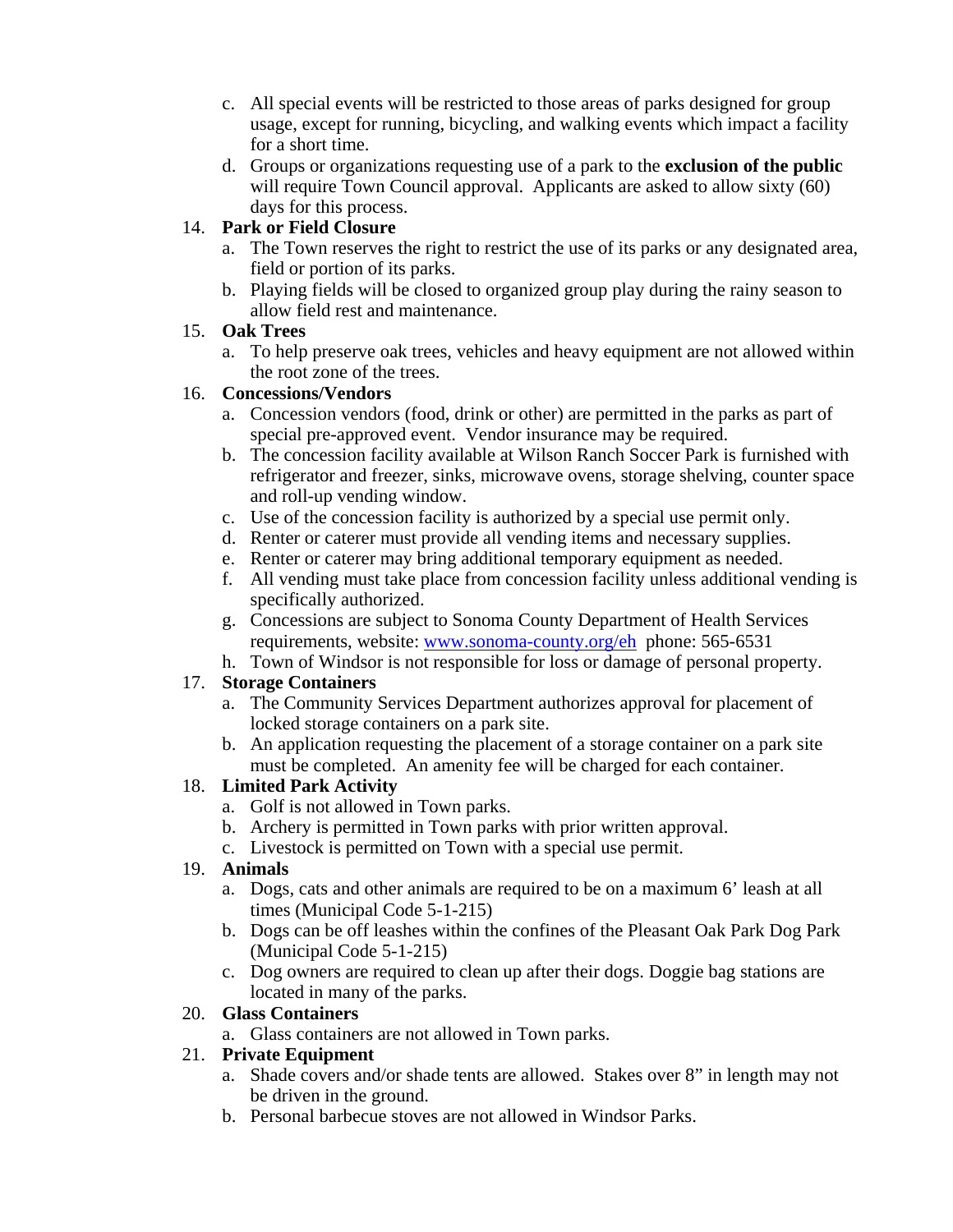### 22. **Banners at Exchange Bank**

- a. Banners advertising events for non-profit organizations can be placed at the Exchange Bank for two-week periods.
- b. A banner application must be completed and approved by the Community Services Department. This is on a first-come, first serve basis.
- c. The Community Services Department is responsible for the hanging and removal of the banner for the scheduled time.
- d. There is a banner fee which is non-refundable. The payment must accompany the application.
- e. The banner must adhere to the requirements in terms of size and durability. The Town is not responsible for damaged banners.

### C. **Fee Schedule Categories**

### 1. **Resident Non-Profit**

- a. Resident non-profit organizations are organizations which have an IRS Code 501(c) determination letter.
- b. Resident non-profit organizations receive a discount when the organization has a membership of at least 60% Windsor residents and a Windsor address.
- c. Government agencies (city, county, state and federal) fall under this classification for the purpose of determining rates and fees.

### 2. **Resident Private/Business**

- a. Applicant lives within the Town of Windsor limits with a zip code of 95492.
- b. Proof of residency in the form of a current utility bill is required.
- c. Admission can not be charged at an event.

### 3. **Non-Resident Private/Business**/**Non-Profit:**

- a. Applicant does not live within Town of Windsor limits.
- b. There is no admission is charged at the event.
- c. Organizations must have an IRS Code 501(c) determination letter.

### D. **Fee Schedule**

### 1. **Application Fee**

a. A non-refundable application fee of **\$37.00** is due upon submittal of Park Use application.

### **Individual and Group Events**

Below are the park use permit fees assessed to groups or individuals for the use of a group picnic area or a portion of a park or park amenity for the following activities: **private parties, family reunions, weddings, receptions, and non-profit organizations.** 

| Attendance | <b>Resident</b><br><b>Non-Profit</b><br><b>Use Permit</b> | <b>Resident</b><br><b>Private/Business</b><br><b>Use Permit</b> | <b>Non-Resident</b><br><b>Business/Private/Non-</b><br><b>Profit</b><br><b>Use Permit</b> | <b>Cleaning/Damage</b><br><b>Security Deposit</b> |
|------------|-----------------------------------------------------------|-----------------------------------------------------------------|-------------------------------------------------------------------------------------------|---------------------------------------------------|
| $25 - 50$  | \$141                                                     | \$157                                                           | \$173                                                                                     | \$100                                             |
| 51-150     | \$210                                                     | \$233                                                           | \$256                                                                                     | \$100                                             |
| 151-250    | \$291                                                     | \$323                                                           | \$355                                                                                     | \$200                                             |
| 251-500    | \$401                                                     | \$445                                                           | \$490                                                                                     | \$200                                             |
| 501 & Over | \$573                                                     | \$637                                                           | \$701                                                                                     | $\ast$                                            |

### **Non-profit Youth Sports Organizations**

Non-profit groups that offer youth sports activities (through high school age) shall be assessed a per participant fee, per sport season**.** A Park Use Application for each field, court and/or park use is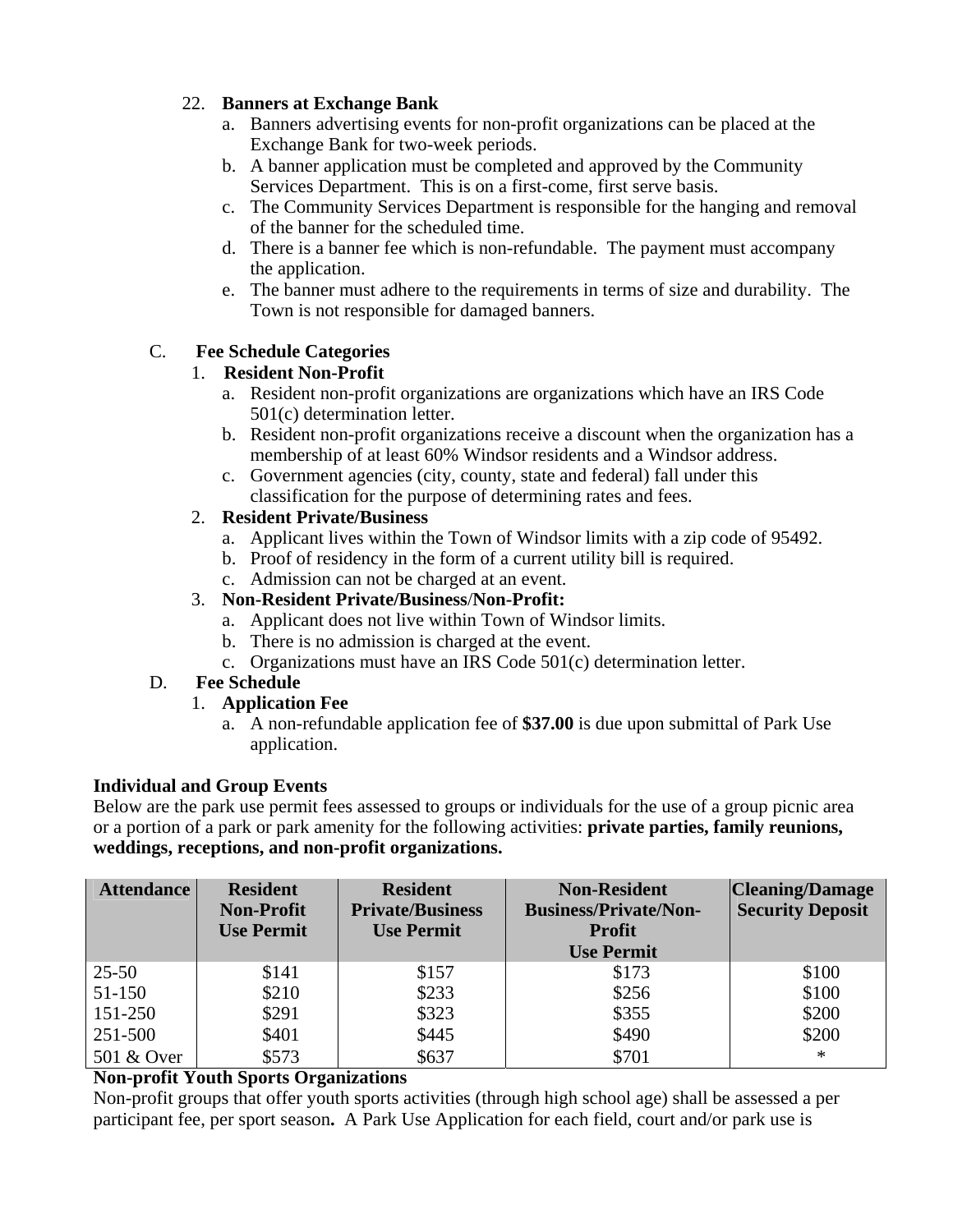required. Each special event, such as "Opening Day," "Tournaments" etc. will require a separate Park Use Application.

| Category                         | <b>Resident Per Participant</b> | <b>Non-Resident Per Participant</b> |
|----------------------------------|---------------------------------|-------------------------------------|
| Non-Profit Youth Sport           | \$10                            | SП                                  |
| Organizations – per sport season |                                 |                                     |

#### **Adult Athletics**

Adult sport activities (18 years and older) shall be assessed a Park Use Permit fee based on number of players and audience in attendance, a field use fee and a refundable deposit.

| <b>Category</b>        | <b>Resident</b><br><b>Per Hour Per Field</b> | <b>Non-Resident</b><br><b>Per Hour Per Field</b> | <b>Cleaning/Damage</b><br><b>Security Deposit</b> |
|------------------------|----------------------------------------------|--------------------------------------------------|---------------------------------------------------|
|                        |                                              |                                                  |                                                   |
| <b>Adult Athletics</b> | \$30                                         | \$33                                             | Determined on a case by case basis                |

\*Damage/cleaning deposit for 500 persons or over and for running, bicycling, etc., events of 100 participants or more shall be assessed on a case-by-case basis, with a minimum refundable deposit of \$200.

#### **Wilson Ranch Soccer Park Field Lights**

(Light usage fees are in addition to field usage fees)

| Category                | <b>Resident</b><br><b>Per Event</b> | <b>Non-Resident</b><br><b>Per Event</b> | <b>Electricity Charges</b><br><b>Per Hour</b> |
|-------------------------|-------------------------------------|-----------------------------------------|-----------------------------------------------|
| Non-Profit Organization | \$28                                | \$35                                    | \$22                                          |
| Private                 | \$32                                | \$35                                    | \$22                                          |
| <b>Business</b>         | \$32                                | \$35                                    | \$22                                          |

#### **Concession - Wilson Ranch Soccer Park**

| Category                | <b>Resident Per Hour</b> | Non-Resident Per Hour |
|-------------------------|--------------------------|-----------------------|
| Non-Profit Organization | \$28                     | \$35                  |
| <b>Business</b>         | \$32                     | \$35                  |

#### **Additional Fees**

| Category                      | <b>Daily Fee</b>       | <b>Cleaning/Damage</b><br><b>Security Deposit</b> |
|-------------------------------|------------------------|---------------------------------------------------|
| Alcohol Use                   | \$97                   | Additional \$100                                  |
| <b>Amplified Sound</b>        | \$28                   |                                                   |
| <b>Temporary Amenity</b>      | \$49                   |                                                   |
| Vendor/Concessionaire         | \$28                   |                                                   |
| <b>Facility Attendant</b>     | \$27                   |                                                   |
| <b>Transfer Fee</b>           | \$24/per request       |                                                   |
| Banner Permit (Exchange Bank) | \$68/per banner period |                                                   |
| *Storage Container Fee        | \$49                   |                                                   |

\* These fees will be assessed in addition to our regular permit fees when required.

#### **Facility Attendant**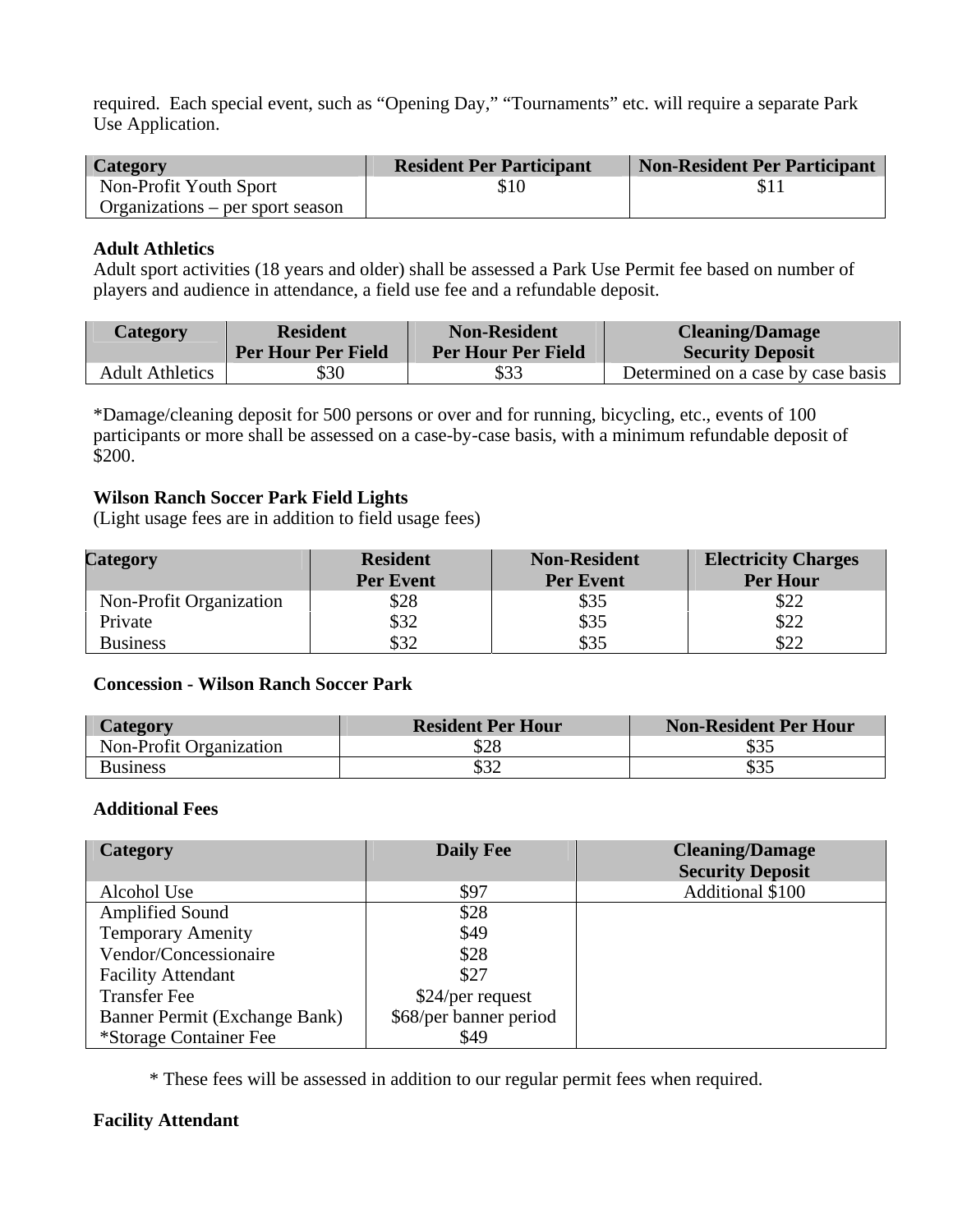Event attendance in excess of 100 people requires that a facility attendant be on duty during the event. The renter will be charged at the rate of \$27.00. The Facility Attendant is authorized to close an event for failure to comply with Town of Windsor Park Regulations and General Terms and Conditions.

> Adopted by Town council April 1, 1998 Policy amended October 3, 2001 Policy Amended August 21, 2002<br>Fees Adjusted July 1, 2003 Fees Adjusted Fees Adjusted July 1, 2004

#### IV. **TOWN GREEN**

#### A. **Introduction and Town Green Description**

- 1. The Town of Windsor, California, was incorporated in 1992. From the time of inception, the Town Council and staff shared a vision of developing available open space located adjacent to the Town's Civic Center and newly renovated Old Downtown Business District. As the "Heart of the Community", the Windsor Town Green was designed and built in 2001 to accommodate recreational experiences and community events that strengthen community image and sense of place while supporting economic development.
- 2. The 4.5 acre park is a central gathering place for the community and features an open turf area that serves as a seating area for the community to enjoy live concerts, movies and other public events. Other park design features include an arbor, main stage, covered pavilions, playground, a plum tree orchard, heritage oak grove, a treelined bosque area, fountain reflecting pools and a historical time-line walk. This park is serviced with recycled water.
- 3. The Town Green Use Permit will identify the area(s) reserved, the approved uses and any specific requirements. The use permit will be issued following the submittal and approval of a completed application, including insurance documents and payment of fees.

#### B. **Town Green Designated Areas:**

- 1. Shade Tree Bosque area accommodates seventy-eight (78) 10 x 10 booths for food, beverages and other vendors.
- 2. West Lawn accommodates seventy-three (73) 10 x 10 booths for nonfood/beverages vendors.
- 3. Arbor area (between the North Pavilion and the Sparks Veterans Memorial Stage and between the East Pavilion and the Bandstand) accommodates fourteen (14) 10 x 10 booths for food, beverage and other vendors.
- 4. East and North Pavilions are each 17 feet by 17 feet and can accommodate food, beverage and other vendors.
- 5. The Sparks Memorial Stage is 40 x 24 feet for performances or food/beverage and other vendors.
- 6. The Central Pavilion is 12 feet by 12 feet for food, beverage and other vendors.
- 7. The South Lawn is not available for food or other vendors. Other uses may be considered in conjunction with use permit
- 8. The Oak Grove and west of walkway is an Open Space District area and is not available for rent.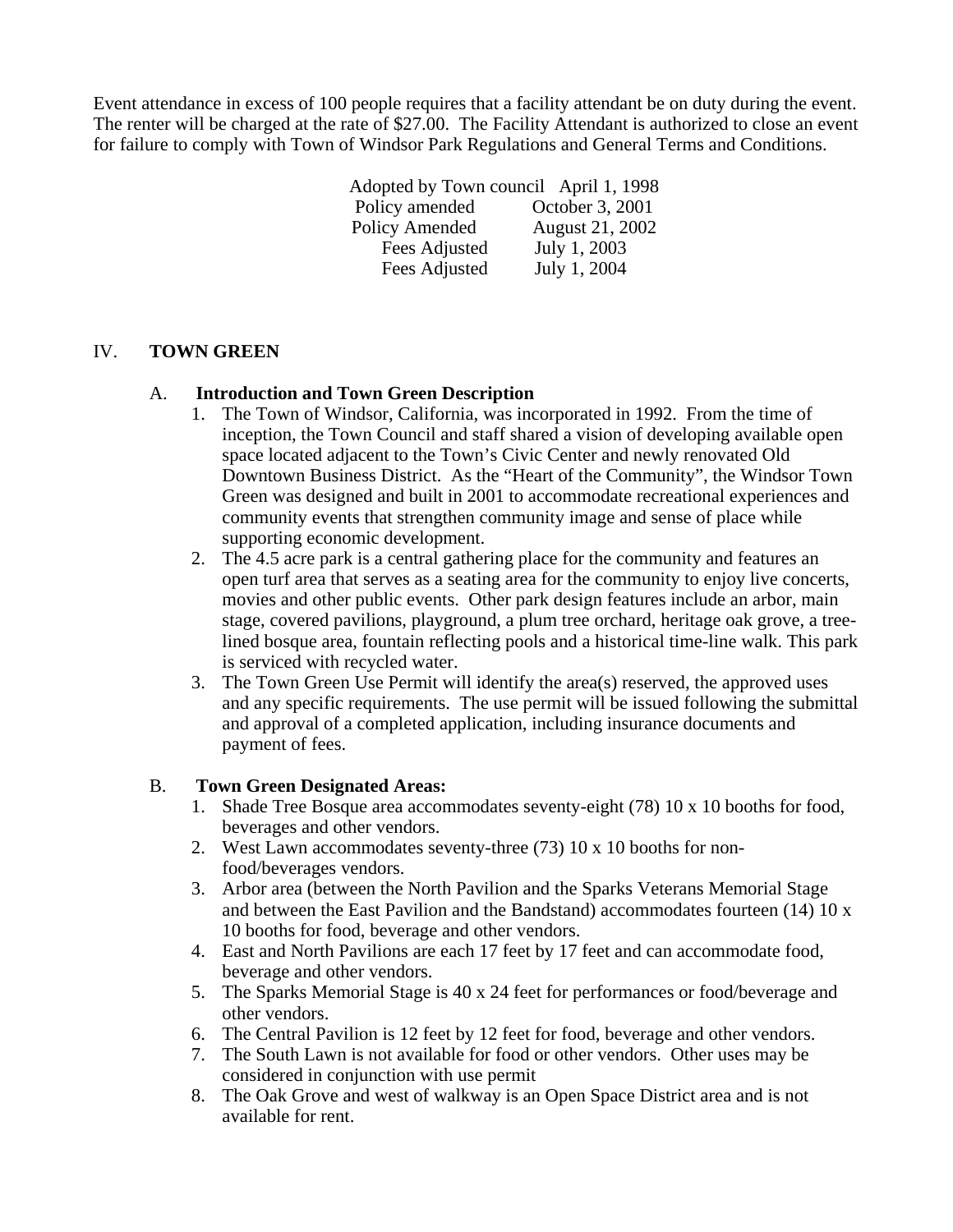### C. **Town Green Use Regulations**

### 1. **Town Green Use Permits**

- a. Town Green permits are issued for the following:
	- Non-profit organizations only
	- Use of all Town Green designated areas for gatherings of 25 or more people. (Municipal Code 5-2-105)
	- Use of electricity or amplified sound is used
	- Events serving alcohol
	- Delivery and/or installation of temporary park amenities

### 2. **Rental Hours**

- a. Town of Windsor parks are open seven days a week, year-round from sunrise to sunset.
- b. All unreserved areas remain open to the public at all times during park hours.
- c. The Town Green may be rented up to 36 hours including set-up and clean-up.
- d. Events longer than one day will be considered in accordance with this policy. Town will require overnight security to be provided and paid for by the renter.

### 3. **Scheduling**

- a. If the Town establishes an annual application deadline, resident non-profit organizations will receive preference for Town Green use.
- b. Town reserves the right to deny use of the Town Green based on turf conditions and frequency of use.

### 4. **Street Closures**

- a. Duvander and Bell Street may be closed to through traffic with approval of the Community Services Department.
- b. A separate application and street closure fee is associated with the closure of these streets.
- c. Designated Barricades and street closure signs will be coordinated by Community Services staff.

### 5. **Alcohol Beverages Sale and Consumption**

- a. The service or sale of alcohol is authorized in accordance with this policy.
	- The California Alcoholic Beverage Control (ABC) requirements must be followed.
	- All groups selling alcoholic beverages must conform to all ABC rules and regulations and must obtain any and all permits required by the ABC.
	- Servers must complete the ABC training.
	- Copies of all ABC permits must be submitted to the Town of Windsor for approval
- b. Liquor Liability Insurance of no less than \$1,000,000 and a Town Alcohol Permit is required for sale of alcohol.
- c. Alcoholic beverages must be served in clear plastic cups and/or plastic flutes (no glass or polystyrene).
- d. Commemorative glassware will be considered on a case-by-case basis.
- e. Advertisement (banner, flyers etc.) recognizing businesses that have sponsored the provision of beverages to non-profit organizations for Town Green events shall be preapproved.
- f. Requirements for security guards/police officers when alcohol is being served on Town Green below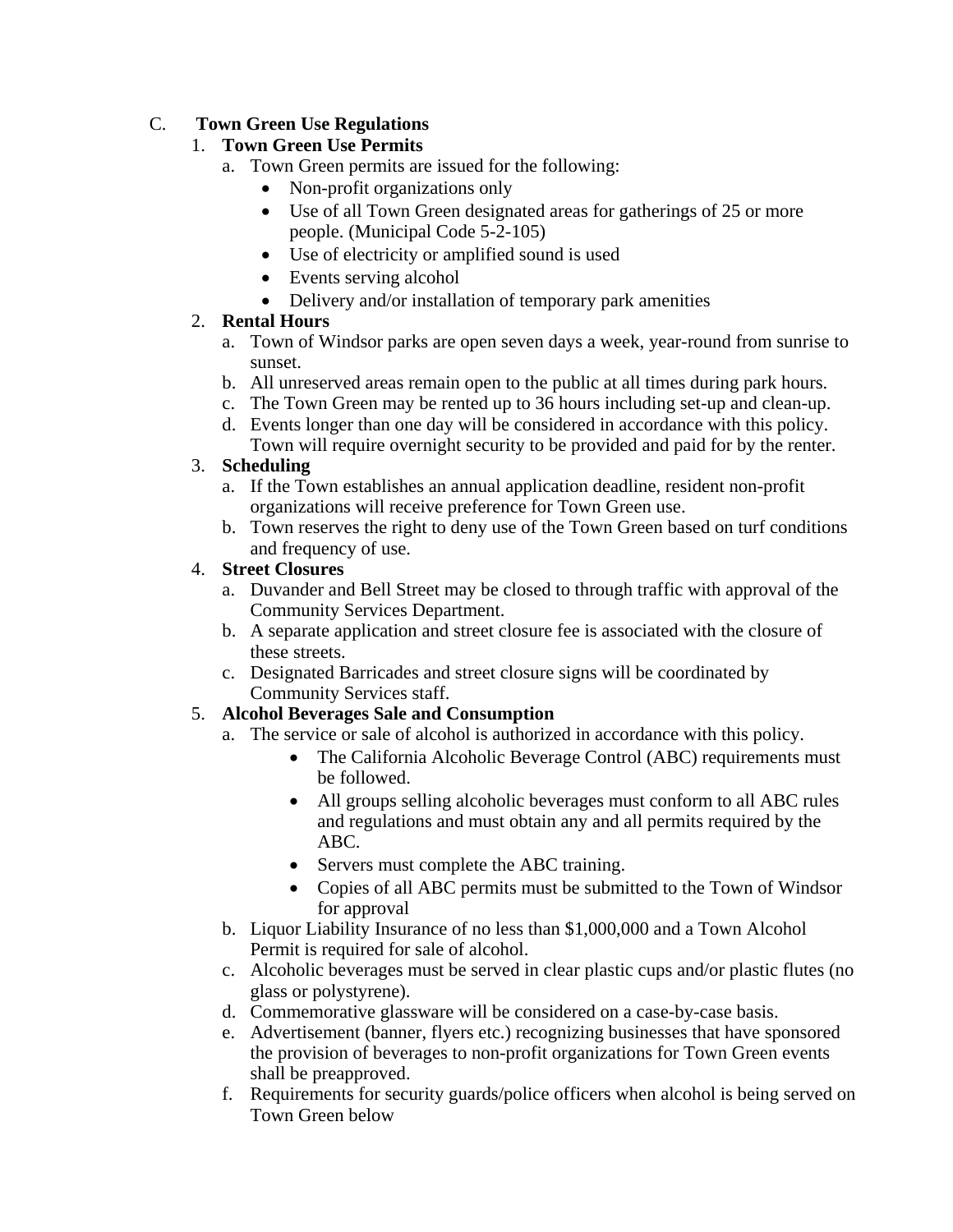### 6. **Security Guards/Police Officers**

- a. Renter may be required to provide security guards at an event. The Windsor Police Department will make a determination based on Police Department standards for security at such event and/or activity.
- b. At an event where alcohol is being served, the number of security guards/police officers will be determined by the Windsor Police Department.
- c. In the event security guards are required, the renter shall use a security company from the list provided by the Town. The renter must provide a copy of the security contract thirty (30) days prior to the event.
- d. Windsor Police Department may require assigned police officers to an event.
- e. Renter will pay the cost of security guards and/or police officers.
- f. Security guards and/or police officers must be present at the event the entire time guests are present.
- g. Security guards and/or police officers must be in uniform and are responsible for patrolling both the inside and outside of premises.
- h. Overnight security may be required for multiple-day events.

### 7. **Youth Event Chaperones**

- a. Adult chaperones are required for youth activities. A list of these chaperones must be submitted to the Community Services Department at least ten (10) working days prior to event. This list must include phone numbers for all chaperones.
- b. Security guards and/or police officers may be required at renter's expense.

### 8. **Vendors/Concessions**

- a. Caterers and food vendors must have a Sonoma County Food Health Permit and comply with County Health Department regulations. Sonoma County Department of Health Services: website: [www.sonoma-county.org/eh](http://www.sonoma-county.org/eh) phone: 565-6531
- b. Food must be served in recyclable products (no polystyrene or glass containers).
- c. Recycling of food and beverage containers is highly desirable and recycling and trash containers are provided in the park.
- d. No concession vendors (food, drink or other) are permitted without prior written approval by the Town of Windsor. Appropriate insurance requirements and other permits may be required.
- e. Vendors may be subject to an additional use fee if the vending incurs additional Town staff time or cost.
- f. Plywood, carpeting, "Astroturf" or other similar solid flooring material shall not be used in tents or booths on Town Green lawns. Vendors shall use turf protection methods such as "Gridmat" or an equivalent open-holed plastic.

### 9. **Vendor Parking**

- a. After unloading in designated areas, vendors may park in the Civic Center parking lot on the north side of Building 400.
- b. Vendor parking is not permitted in the Gymnasium lot.

### 10. **Amplified Sound**

- a. Amplified sound will be permitted by special permit only and shall cease by 9:00 PM. An additional fee is required for use of amplified sound.
- b. Use of amplified sound is subject to noise ordinance restrictions. Noise Ordinance: Title XVII, Zoning Article 3, Chapter 27.20

### 11. **Advertisement**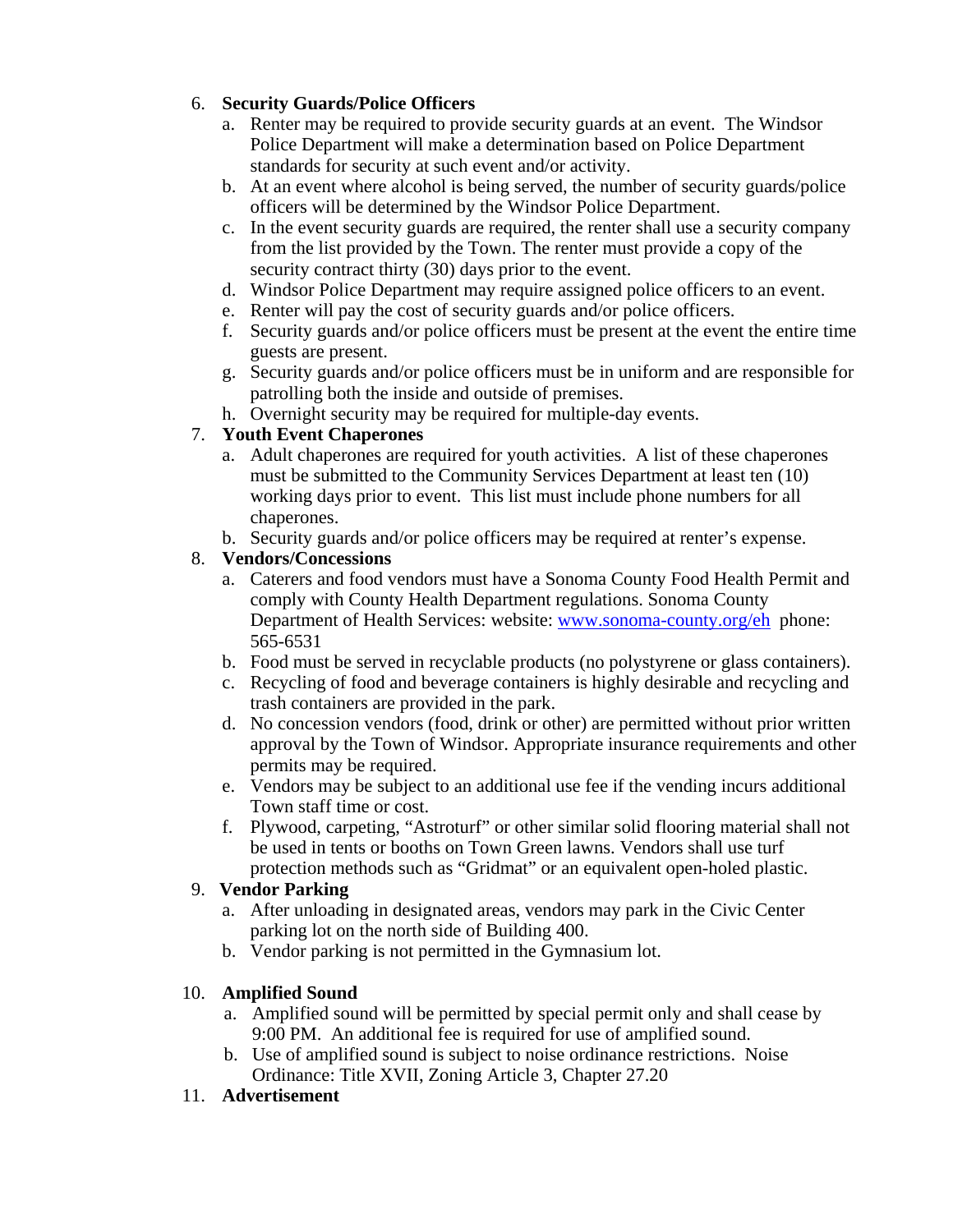- a. Advertising, including banners and print media, acknowledging permitted nonprofit organizations and their sponsors may be placed in designated locations during an approved event on the Town Green.
- b. Designated locations for the placement of banners include the Pavilions (central, east and west), Lawn and the Bandstand in accordance to Town guidelines.
- c. Flyers and other print media may only be displayed on tables. Direct solicitation on the Town Green is prohibited in accordance with the Municipal Code 5-1- 260.
- d. Renters are encouraged to discuss the proposed type, size and location of advertising materials with Town staff prior to submittal of an application.
- e. The type, size and location of advertising materials shall be disclosed in the application.
- f. In an effort to reduce visual clutter, litter, and to maintain the aesthetic appeal of the Town Green, a maximum of six (6) banners may be placed on the Town Green in designated locations. Additional banners may be approved at the discretion of the Town staff.
- g. All advertising materials for the event is subject to review and approval by Town staff as part of the application process prior to the event.
- h. Any non-approved forms of advertising are subject to removal by Town staff.

### 12. **Fundraising Activities**

- a. Non-profit organizations that have obtained a Town Green use permit may conduct fundraising activities on the Town Green in conjunction with their permitted event.
- b. All proposed fundraising activities shall be disclosed in the application to be reviewed and approved by Town staff as part of the application process prior to the event.
- c. All fundraising activities proposed as part of an event on the Town Green shall be for the benefit of non-profit organizations.

### 13. **Public Parking**

- a. There are 86 perimeter, on-street parking spaces surrounding the Town Green.
- b. There are 141 public parking spaces available at the adjoining Civic Center, which are available on a "first-come, first-served" basis.
- c. Additional parking may be permitted in the Windsor Vineyards parking lot. This will require review and approval during the use permit process.
- d. There are 16 accessible parking spaces on the streets surrounding the Town Green.

### 14. **Public Restrooms**

- a. Public restrooms are available on the exterior of the Huerta Gymnasium.
- b. Public restrooms at the Windsor Library are not available for Town Green events.
- c. Portalets may be required at the renter's expense. If portable toilets are required, they will be located near the Huerta Gymnasium and pre-approved through the Community Services Department.

### 15. **Trash and Recycling**

- a. During an event, trash receptacles should be serviced as needed and liners replaced.
- b. If additional dumpsters are required, they should be positioned near the Huerta Gymnasium in a designated area.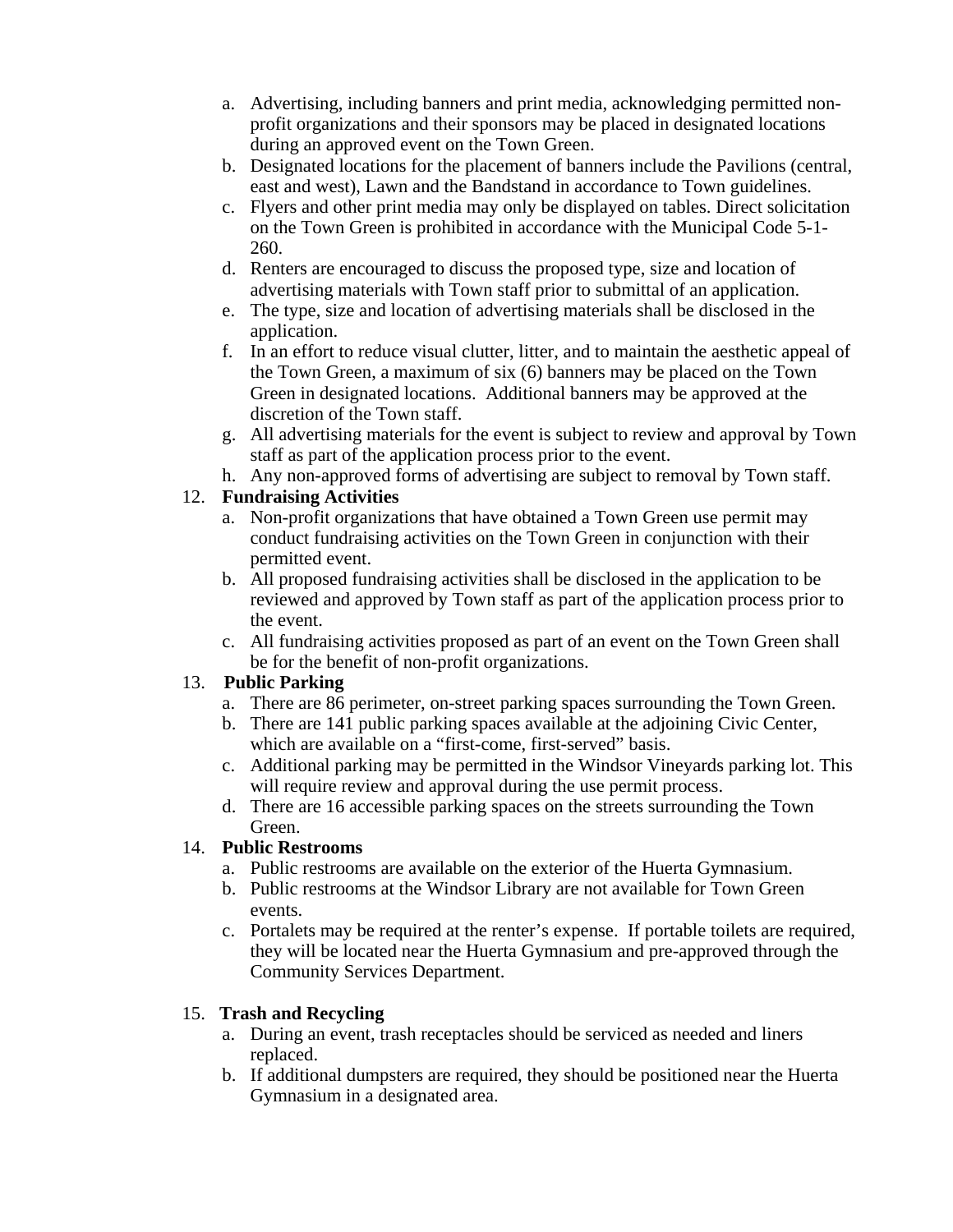c. Recycling is highly encouraged and recycling receptacles are available for the renters use.

### 16. **Animals**

- a. Dogs, cats and other animals are required to be on a maximum 6' leash at all times (Municipal Code 5-1-215)
- b. Dogs can be off leashes within the confines of the Pleasant Oak Park Dog Park (Municipal Code 5-1-215)
- c. Dog owners are required to clean up after their dogs. Doggie bag stations are located in many of the parks.

### 17. **Fountain and Reflecting Pool**

a. The fountain and reflecting pool are not intended for wading, swimming or bathing for people or animals. The water is chemically treated, but non-potable.

#### 18. **Private Equipment**

- a. Shade covers and/or shade tents are allowed. Stakes over 8" in length may not be driven into the ground.
- b. Personal barbecue stoves are not allowed in Windsor Parks.

#### 19. **Electric Service**

- a. Electric service is available as part of the rental of the Town Green. Electricity will only be provided to the rental area(s) identified in the use permit. Electrical service outlets are available in the following locations on the Town Green:
- 
- b. Bandstand: Three 110-outlets and one 220-service outlet c. East and West Pavilions: Three 110-outlets and one 220-service outlet
- 
- d. Central Pavilion: Four 110-outlets
- e. Shade Tree Bosque Area: Twelve 110-outlets
- f. Town Holiday Tree: One 110-outlet
	-
- g. Street side of water elements: Five 110-outlets
- h. Main Service: One 50-amp 110-service outlet

### 20. **Water Service**

- a. Water service is provided to the Town Green.
- b. Water services located on the Town Green include the following:
	- Potable Water: Two drinking fountains available in Town Green located at corner of McClelland Dr. and Bell St. and located near Oak grove and plum orchard
	- Hose Bibs: Three-freshwater hose bibs in Town Green located on the library side of the arbor by East, Central and West Pavilions.
	- Recycled Water: recycled water (tertiary treated) is used on all landscaping. The recycled water system is identified with purple piping. Connections or use of the recycled water system are not allowed.
	- Grey Water Disposal: A grey-water disposal site is located in the sidewalk near the East Pavilion. A facility attendant will open up the drain if a need has been indicated on the Use Permit. Only wastewater may be dumped into the system.

### D. **Fee Schedule Category**

### 1. **Non-Profit Organizations**

- a. Only resident and non resident non-profit organizations may rent the Town Green.
- b. Resident and non-residents have an IRS Code 501(c) determination letter.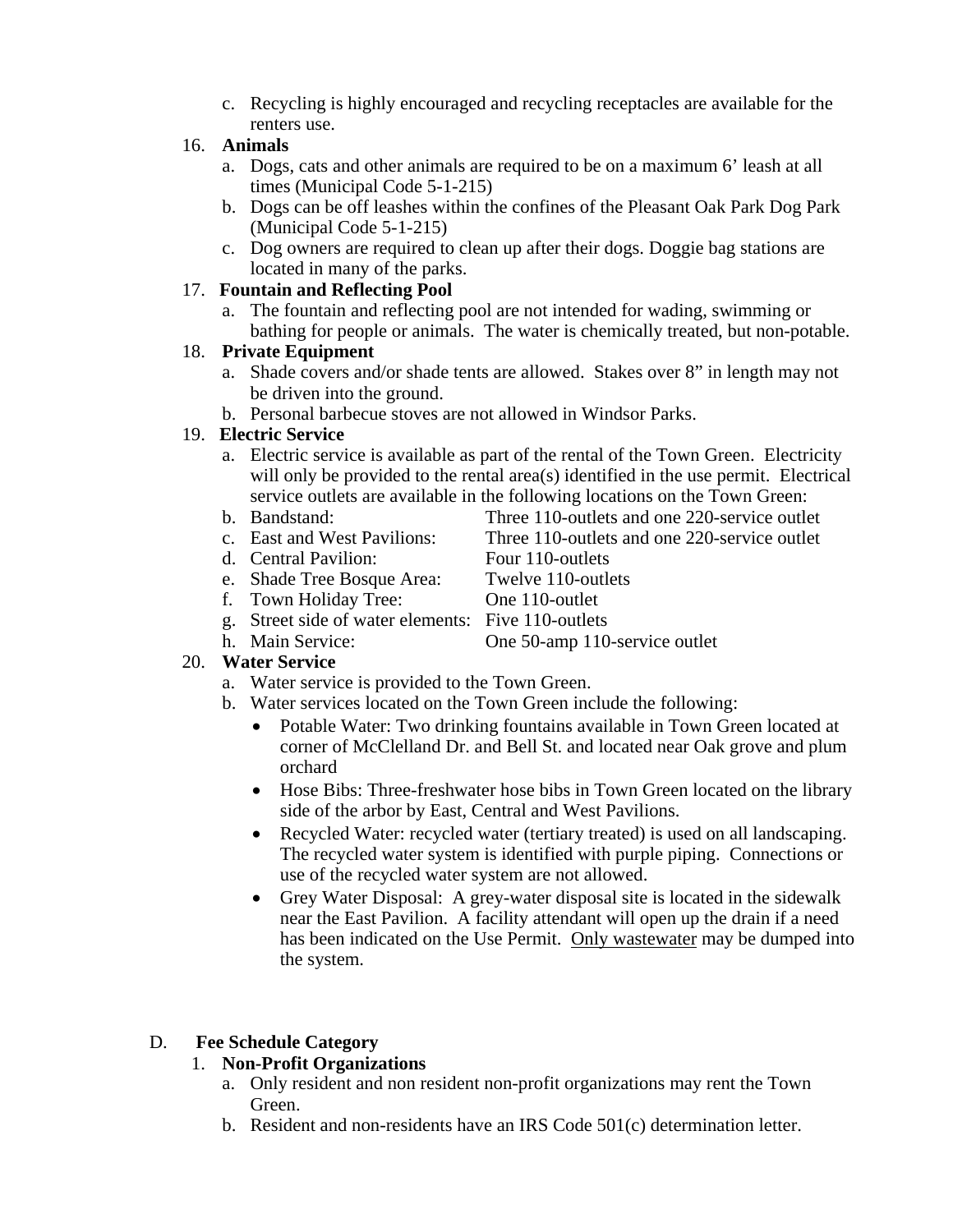c. Government agencies (city, county, state and federal) fall under this classification for the purpose of determining rates and fees.

#### E. **Fee Schedule**

Fees for Town Green events are based on a combination of a fixed amount for the rental of all or a portion of the Town Green, various permit fees, a maintenance fee based on the length of the event, and a cleaning fee.

#### F. **Fee Waiver Policy**

It is the Town's policy for Facilities, Park or Town Green fee waiver requests be submitted by not-for-profit organizations in the form of a grant application to the Town Council as part of the Town Grant Funding Program administered by the Community Services Department. Applications, criteria and guidelines are available annually in March with an application deadline in April and grant awards made in May each year for programs or projects executed in the following fiscal year.

Fee waiver requests made outside of the Town Grant Funding schedule will be considered on a case-by-case basis, at the full discretion of the Town Council. A factor that will determine the rate of a fee waiver will be based on available funding (General Fund) at the time of the request.

#### **Application, Deposit and Rental Fees**

| Category                         | <b>Daily Fee</b> | <b>Cleaning/Damage</b><br><b>Security Deposit</b> |
|----------------------------------|------------------|---------------------------------------------------|
| Application fee (non-refundable) | \$33             | \$1500                                            |
| Town of Windsor Alcohol Permit   | \$87             |                                                   |
| <b>Amplified Sound Permit</b>    | \$25             |                                                   |
| Shade Tree Bosque use            | \$187            |                                                   |
| Lawn use                         | \$187            |                                                   |
| Arbor and Pavilions use          | \$187            |                                                   |

#### **Maintenance Fees**

| <b>Event Duration Category</b> | <b>Daily Fee</b> |
|--------------------------------|------------------|
| Up to 12 hours                 | \$81             |
| $12-24$ hours                  | \$161            |
| $24-36$ hours                  | \$268            |
| 37 to 48 hours                 | \$430            |
| 49 hours or more               | \$644            |

#### **Road Closures with Parking Signs/Parking Lot Closures**